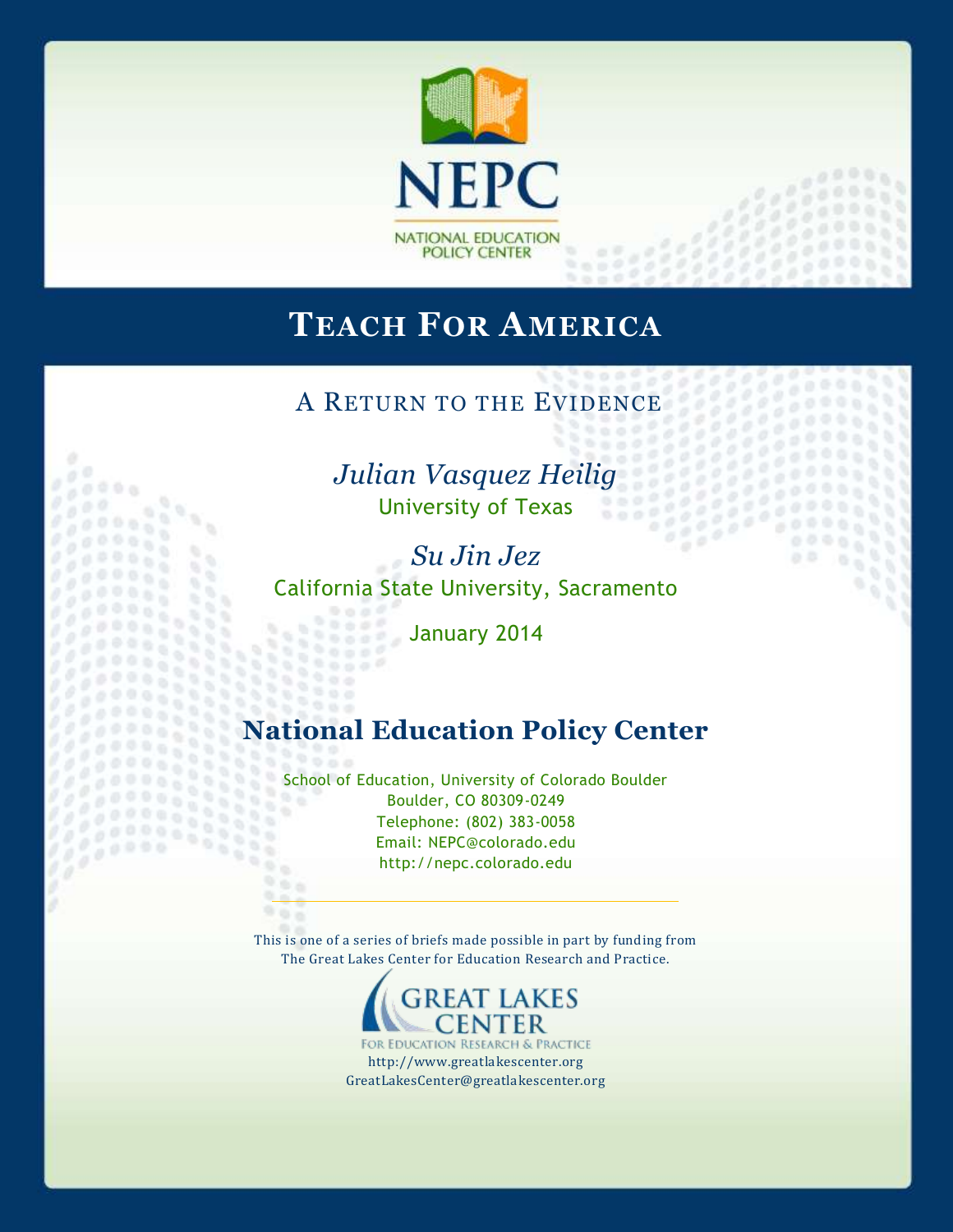**Kevin Welner** *Project Director*

**Jennifer Berkshire** *Academic Editor*

**William Mathis** *Managing Director*

**Erik Gunn** *Managing Editor*

Briefs published by the National Education Policy Center (NEPC) are blind peer -reviewed by members of the Editorial Review Board. Visit http://nepc.colorado.edu to find all of these briefs. For information on the editorial board and its members, visit: http://nepc.colorado.edu/editorialboard.

Publishing Director: **Alex Molnar**

#### **Suggested Citation:**

Vasquez Heilig, J. & Jez, S.J. (2014). *Teach For America: A Return to the Evidence.* Boulder, CO: National Education Policy Center. Retrieved [date] from http://nepc.colorado.edu/publication/teach-for-america-return.

*This material is provided free of cost to NEPC's readers, who may make non-commercial use of the material as long as NEPC and its author(s) are credited as the source. For inquiries about commercial use, please contact NEPC at nepc@colorado.edu.*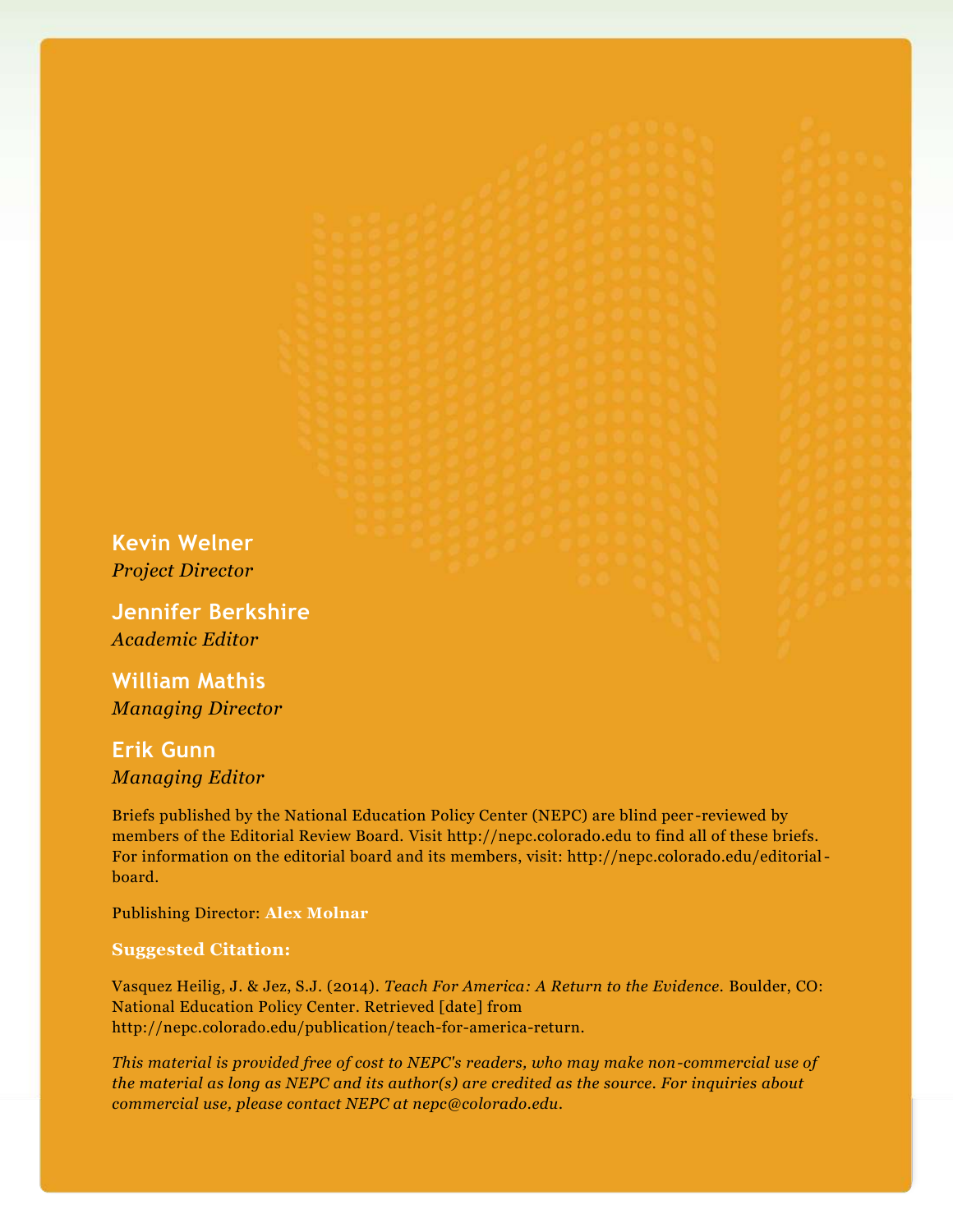# TEACH FOR AMERICA A RETURN TO THE EVIDENCE

*Julian Vasquez Heilig, University of Texas Su Jin Jez, California State University, Sacramento*

# **Executive Summary**

Teach For America (TFA) receives hundreds of millions of public and private dollars and has garnered acclaim for sending college graduates, who do not typically have an education background, to teach in low-income rural and urban schools for a two-year commitment. The number of TFA corps members has grown by about 2,000% since its inception in 1990. The impact of these transitory teachers is hotly debated. Admirers see the program as a way to grow the supply of "outstanding" graduates, albeit temporarily, as teachers. Critics, however, see the program as a diversion from truly beneficial policies or even as a harmful dalliance into the lives of low-income students who most need a highly trained, highly skilled, and stable teacher workforce.

Despite a series of non-peer-reviewed studies funded by TFA and other organizations that purport to show benefits of TFA teachers, peer-reviewed research on their impact continues to produce a mixed picture. The peer-reviewed research suggests that results are affected by the experience and certification level of the TFA teachers as well as by the group of teachers with whom those TFA teachers are compared. The question's specifics strongly determine the answer.

The practical question faced by most districts is whether TFA teachers do as well as or better than fully credentialed non-TFA teachers with whom those school districts aim to staff their schools.<sup>1</sup> On this question, the predominance of peer-reviewed studies have indicated that, on average, the students of novice TFA teachers perform less well in reading and mathematics assessments than those of fully credentialed beginning teachers. But the differences are small, and the TFA teachers do better if compared with other less trained and inexperienced teachers. Again, the comparison group matters greatly.

The lack of a practically significant impact should indicate to policymakers that TFA is likely not providing a meaningful reduction in disparities in educational outcomes, notwithstanding its explosive growth and popularity in the media. The program is best understood as a weak Band-Aid that sometimes provides some benefits but that is recurrently and systematically ripped away and replaced.

Experience has a positive effect for both TFA and non-TFA teachers. Most peer-reviewed studies find that the relatively few TFA teachers who stay long enough to become fully credentialed (typically after two years) appear to do about as well as other similarly

http://nepc.colorado.edu/publication/teach-f0r-america-return **i** *of* iii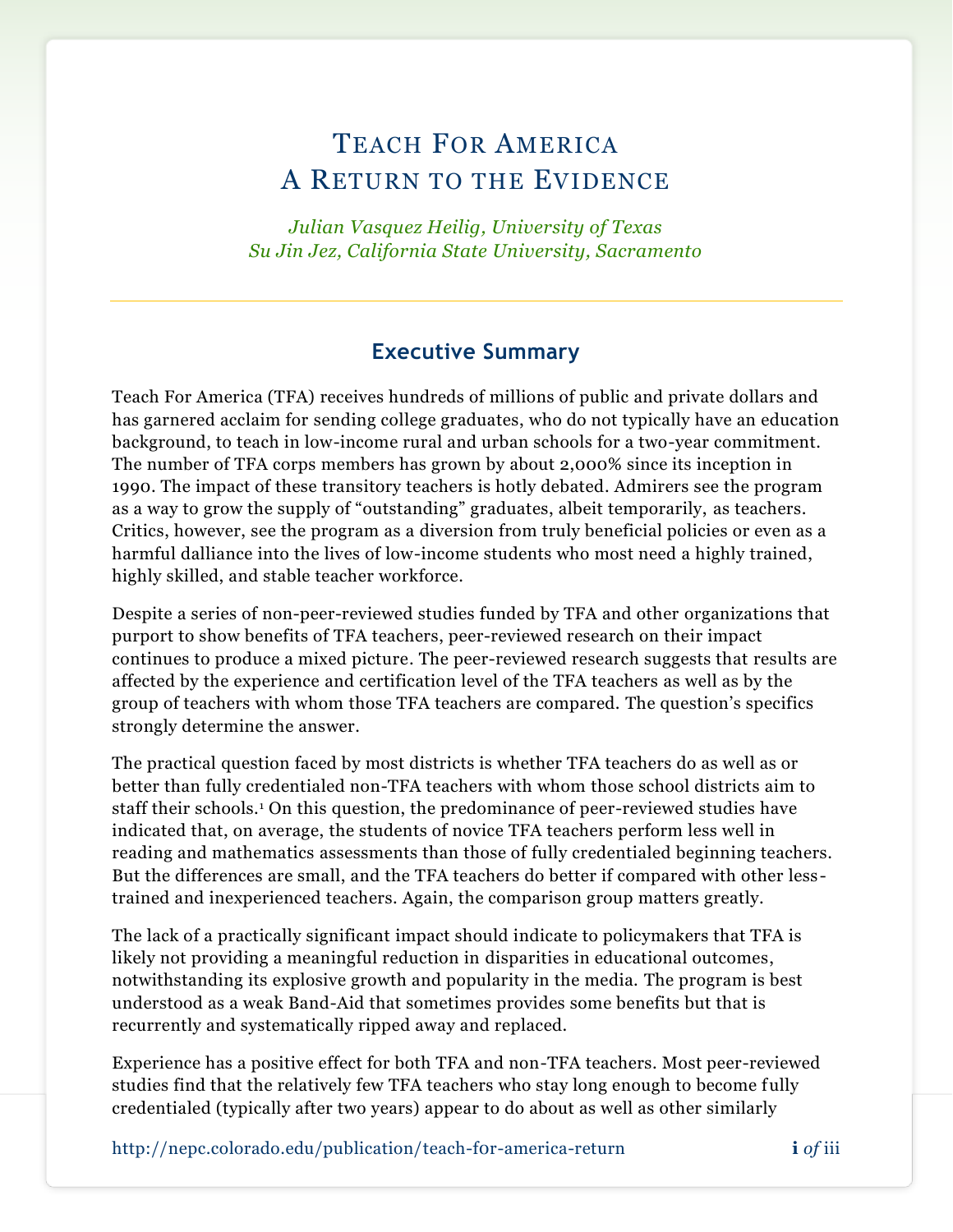experienced, fully credentialed teachers in teaching reading and sometimes do better than this comparison group in teaching mathematics. However, since more than 50% of TFA teachers leave after two years and more than 80% leave after three years, it is impossible to know whether these more positive findings for experienced TFA recruits result from additional training and experience or from attrition of TFA teachers who are less effective.<sup>2</sup>

TFA's revenue has rapidly expanded. Between 2000 and 2013, TFA's yearly operating expenditures increased 1,930%—from \$10 million to \$193.5 million. Of those expenditures, TFA annual reports show that about a third of operating costs are borne by the public. Also, over the past ten years, TFA has obtained nearly a half of a billion dollars from private sources. With an organization as large as TFA, there is no perfect way to assign specific costs, but dividing TFA's income reported in its 2011 annual report by the number of corps members yields a figure of approximately \$25,490 for each corps member recruited and placed. About a third of this money comes from local, state, and federal budgets, earmarked to support TFA as a perceived benefit to society. Another third comes from tax-deductible charitable donations from individuals and corporations to TFA (which is incorporated as a non-profit). And the final third comes from private foundations. Including what TFA spends directly per recruit, our calculations show that the total cost of the two-year commitment from a TFA recruit can easily exceed \$70,000 when including professional development, training and other costs.

Due to the high turnover of TFA teachers, the re-occurring costs of hiring 100 TFA recruits is quite high for society—about \$6,044,000 more than hiring 100 Non-TFA teachers. From a school and district perspective, TFA is also expensive. Recruiting and training replacements for teachers who constantly churn involves recurring financial costs. Districts also pay TFA a fee per corps member per year employed—resulting in a substantial on-going expenditure.

Thus, despite hundreds of millions of dollars in funding and extensive lobbying by supporters and prominent alumni, TFA appears to offer few if any benefits for improving teacher quality in hard-to-staff schools. Why, then, is there so much discussion, even controversy, surrounding TFA?

Despite persistent claims to the contrary, a simple answer to the question of the overall utility of TFA teachers for urban and rural schools is elusive. The program is sometimes viewed by policymakers and advocates as a way to meaningfully address the very real need for high-quality instruction in hard-to-staff schools—and it is clearly not that. At best, hiring TFA teachers is a stop-gap measure for some desperate schools that is somewhat better than their other poor options. But even in those cases, the program is a diversion away from truly beneficial policies.

Instead of trying to understand whether or not TFA teachers are as good as non-TFA teachers (a question that cannot be answered unless we first identify which TFA and non-TFA teachers we're asking about), we propose a shift in thinking about the impact of TFA. We should be trying to dramatically improve the quality of teaching. It is time to shift our focus from a program of mixed impact that, even if the benefits actually matched the

http://nepc.colorado.edu/publication/teach-f0r-america-return **ii** *of* iii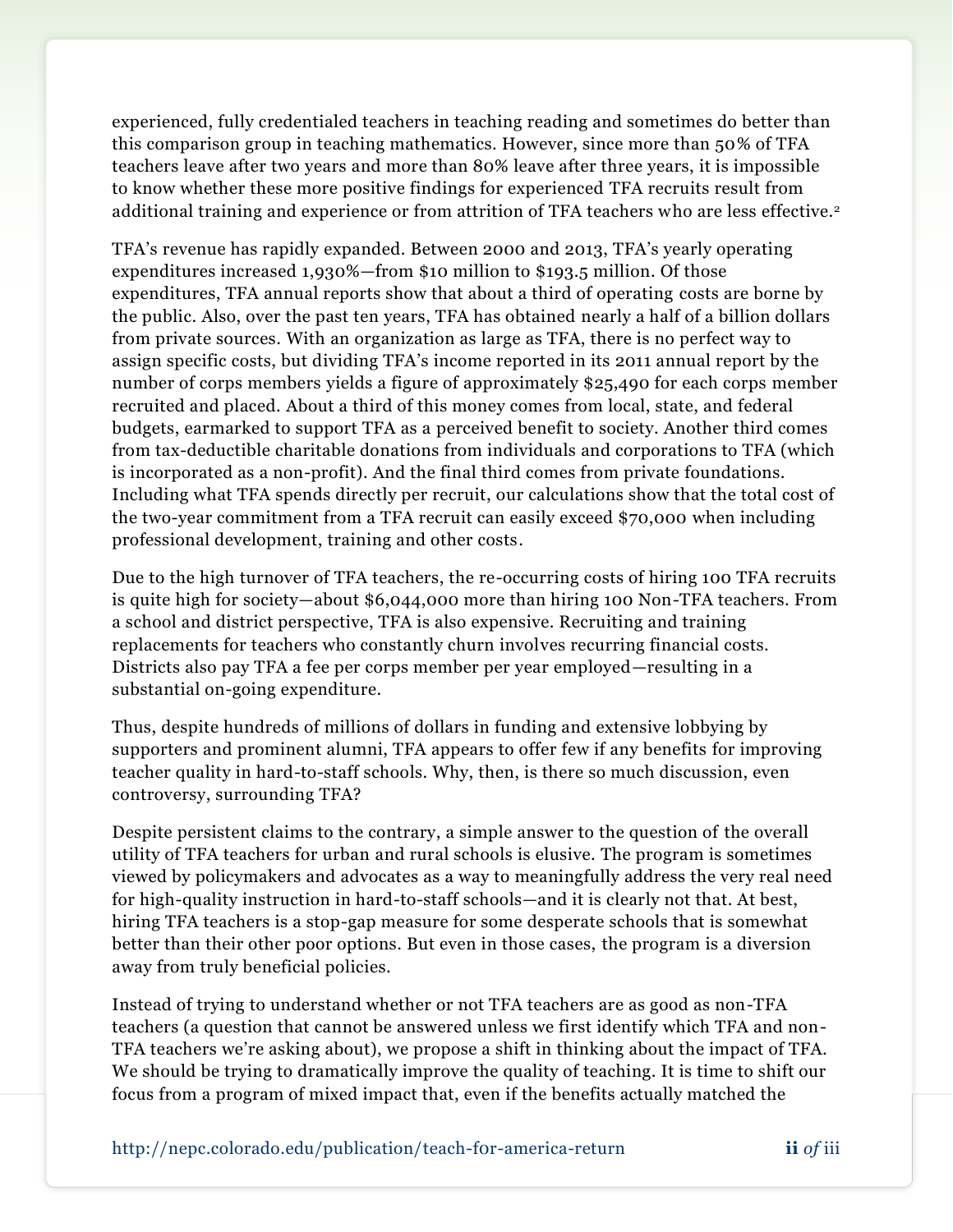rhetoric, would not move the needle on America's educational quality due to the fact that only 0.002% of all teachers in the United States are Teach For America placements. It is therefore recommended that policymakers and districts:

- Invest strategically in evidence-based educational reform options already incontrovertibly identified in the peer-reviewed research literature as substantially improving student success by larger margins than the mixed evidence on TFA.
- Devote effort to understanding the peer-reviewed research literature on the impact of new, promising innovations.

Based on the review of the evidence, we make the following recommendations to districts in regards to hiring through TFA:

- Support TFA staffing only when the alternative hiring pool consists of uncertified and emergency teachers or substitutes.
- Consider the significant costs of TFA teachers, estimated at over \$70,000 per recruit, and press for contractual five-year commitments to improve student testscore achievement and reduce costly teacher turnover.
- If not already compulsory, require TFA teachers to receive additional teacher training that is based on well-supported best practices for in-service teacher professional development. We recommend this for non-TFA teachers, too, but feel it is especially important for TFA teachers given their limited pre-service training.
- Independently obtain contracts and data to compare, by community, finder fees, placement and attrition rates of TFA teachers, and various costs.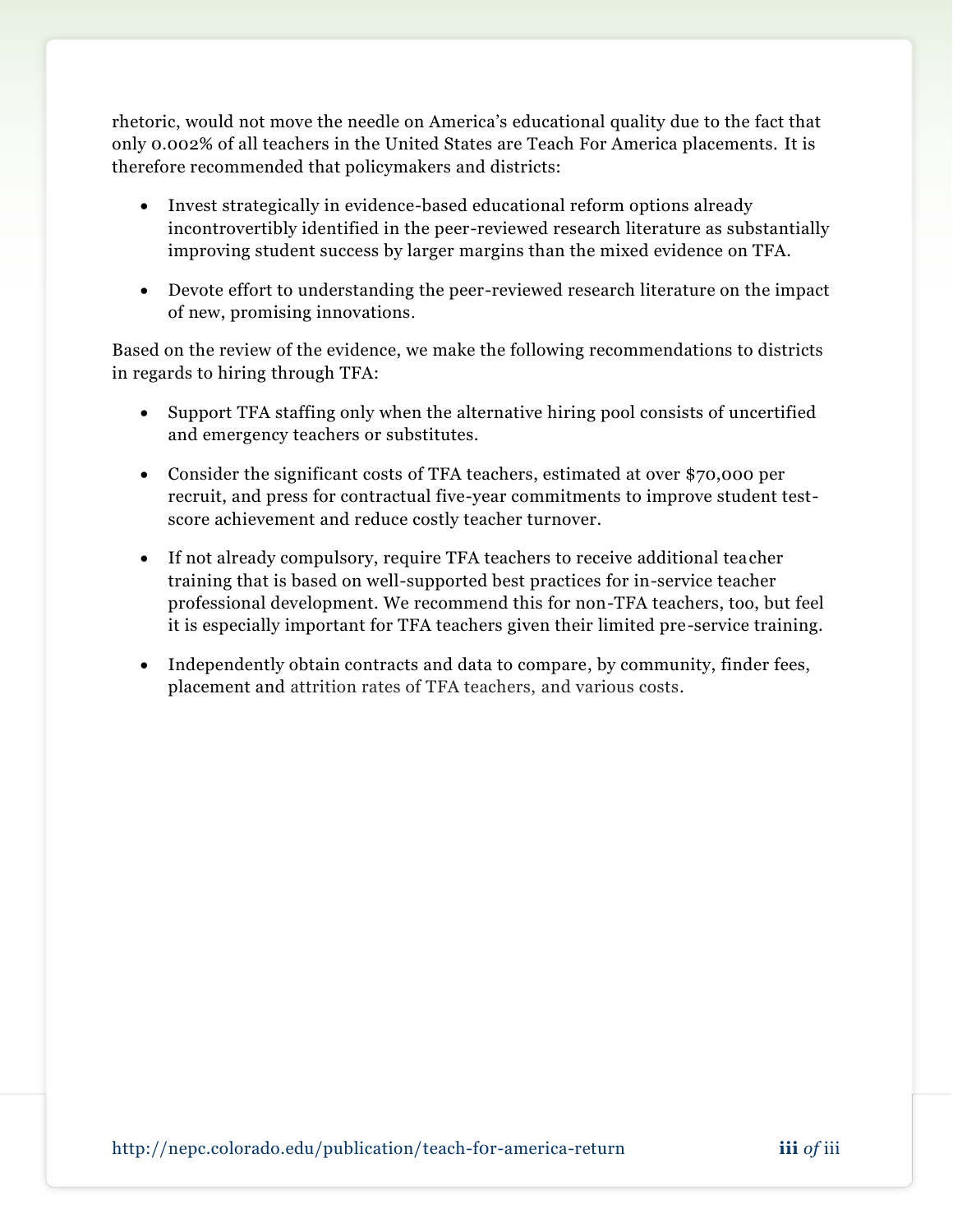# TEACH FOR AMERICA A RETURN TO THE EVIDENCE

## **Introduction**

Teach For America (TFA) is a rapidly expanding non-profit organization that fast tracks recent college graduates into urban and rural schools for a two-year teaching commitment. TFA receives hundreds of millions of dollars, has garnered significant public and political support, and continues to expand its reach. The idea for TFA was born in former CEO Wendy Kopp's Ivy League dorm room as her senior thesis project. TFA began in 1990 with 500 teachers in six communities. Over the past 23 years, TFA has grown to more than 10,000 teachers in rural and urban areas in 48 regions across the United States. TFA has rapidly expanded by drawing hundreds of millions of dollars from a variety of public and private sources. In 2013, Wendy Kopp left TFA to work on replicating her teacher placement model in other countries via the Teach For All network. Teach For All's global reach is now more than 11,000 teachers who are impacting nearly 800,000 students across the world.<sup>3</sup>

TFA departs from traditional teacher education models.<sup>4</sup> The majority of TFA teachers, called corps members, attend five weeks of training during a Summer Institute between graduating from college and beginning their teaching assignments.<sup>5</sup> The summer training includes experience student teaching and lessons in pedagogy, content, and classroom management. This approach differs from the traditional teacher education programs by condensing corps members' student teaching experience, lessons on core teaching concepts, and specialized training, while students in traditional teacher education programs typically spend a year or more building their skills through these activities and working alongside expert teachers. Some corps members report that they had very limited preparation to teach Special Education and English Language Learner (ELL) students while others report no specialized training.<sup>6</sup> In fact, a recent study reviewed TFA's summer training curriculum and found that only 6 of 800 pages discuss ELLs, and corps members are given only one 90-minute session on ELLs during the five-week summer training institute.<sup>7</sup> Moreover, TFA candidates often have no indication of the grade level or type of students they will be teaching until they arrive at their assigned districts to shop for jobs, or even after they arrive at their assigned school. This is likely a function of district hiring practices that are exacerbated by the TFA staffing model; traditionally trained teachers have trained to teach in specific areas, such as elementary education or secondary science, but TFA's summer training does not provide specific endorsements or specialization.

Once placed for the school year, nearly all TFA teachers enroll in coursework in local colleges to pursue full teaching credentials.<sup>8</sup> TFA has been seeking more formal credentialing arrangements for some of its corps members. A recent example of this is a

http://nepc.colorado.edu/publication/teach-f0r-america-return **1** *of* 23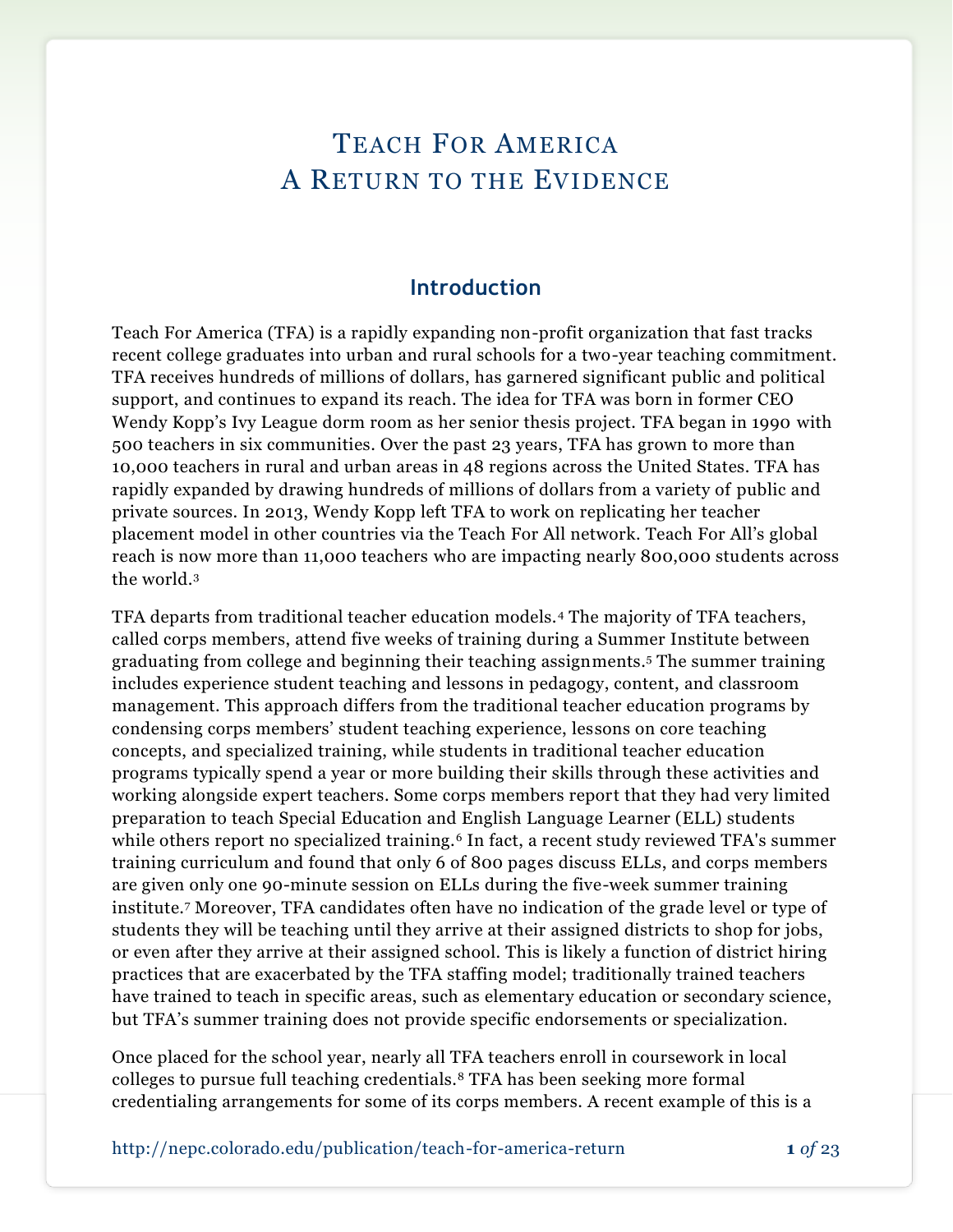proposed partnership between the University of Minnesota that has drawn opposition from students and faculty.<sup>9</sup> An example of an existing partnership can be found at Arizona State University, where a TFA supporter and private donor gave \$19 million to the Mary Lou Fulton Teachers College with the stipulation that a partnership be formed with TFA.<sup>10</sup>

TFA also wields significant political influence. Numerous TFA alumni have left the classroom after their two-year commitment and are positioned in influential roles

*The cost of TFA is still under debate. Unlike most other alternative teacher preparation programs, TFA receives hundreds of millions of dollars in contributions from private sources and allocations from local, state, and federal sources.*

affecting educational policy—from local and state school boards to Capitol Hill. <sup>11</sup> TFA recently initiated a fellowship program to place alumni into one-year fellowships in congressional offices on Capitol Hill, doing the work of regular congressional staffers. <sup>12</sup> Additionally, TFA spends hundreds of thousands of dollars on lobbying for government appropriations and public policy that is friendly to the organization. <sup>13</sup>

TFA and its alumni and supporters also are a particularly prominent voice in the school reform and school choice conversation. About one-third of all new TFA recruits are placed in charter schools.<sup>14</sup> TFA and many of their alumni are also prominent advocates of the market-based school reform movement in the public discourse (e.g., Michelle Rhee, former chancellor of Washington, D.C., schools and founder of Students First; John White, Louisiana State Superintendent of Education; and Michael Feinberg, founder of Knowledge is Power Program Charter Schools).

The cost of TFA is still under debate. Unlike most other alternative teacher preparation programs, TFA receives hundreds of millions of dollars in contributions from private sources and allocations from local, state, and federal sources. In fact, over the last decade they have collected over half a billion dollars from private sources alone. <sup>15</sup> Despite the hundreds of millions of dollars that TFA has garnered over the past decade, districts that hire TFA teachers are contractually required to pay several thousand dollars per year to TFA for each teacher placed. Once hired, districts pay TFA teachers the same salary as other teachers in the district with the same education and years of experience; however, unlike their peers who graduated from traditional teacher preparation programs, TFA recruits also receive additional compensation from the federal government in the form of AmeriCorps stipends to assist with student loans or continuing education.<sup>16</sup> They also get housing subsidies through public-private partnerships in real estate development.<sup>17</sup>

As is true for many educational reforms, the impact of TFA is hotly contested. Education experts, policymakers, practitioners, and even TFA alumni have taken strong positions and advocated for or against the TFA model. A new development in the debate surrounding TFA since the last NEPC TFA brief is the growing number of TFA alumni who are studying

http://nepc.colorado.edu/publication/teach-f0r-america-return **2** *of* 23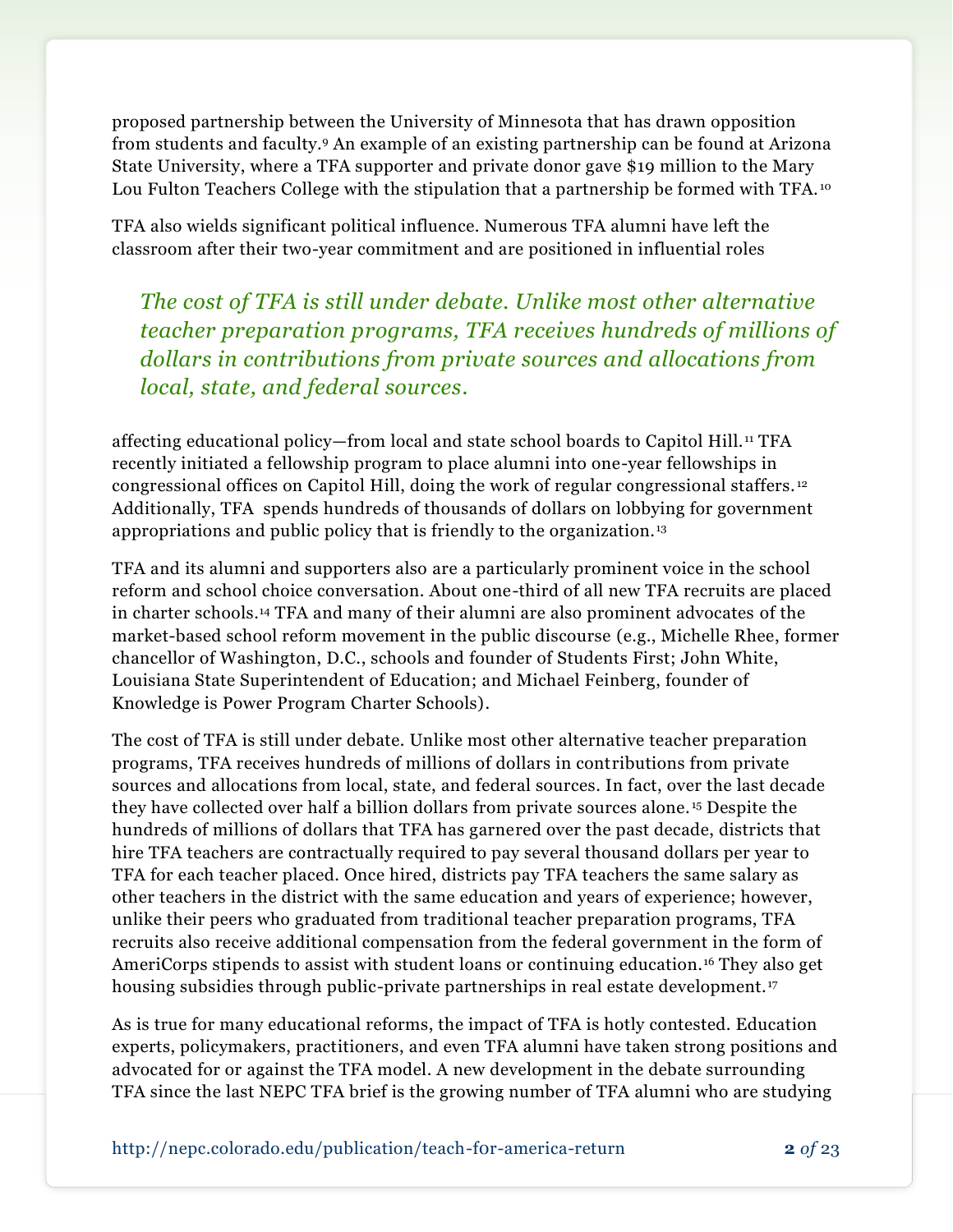and critiquing the organization.<sup>18</sup> For example, TFA alumni have published critical perspectives in prominent media outlets such as *The New York Times*, <sup>19</sup> *Harvard Crimson*, <sup>20</sup> *Harvard Magazine*, <sup>21</sup> *The Atlantic*, <sup>22</sup> and on personal blogs.<sup>23</sup>

This brief follows a 2010 NEPC brief that included a review of the peer-reviewed research on the effectiveness of TFA along with the costs of the program and the location of its teacher placements. In this brief, we sought to update the public on peer -reviewed TFA research since 2010.<sup>24</sup> We found only one new peer-reviewed study examining the impact of TFA on academic achievement published in an academic journal since 2010. <sup>25</sup> We did note many evaluations of varying quality and scope, funded by TFA and other organizations, that have not been peer-reviewed during the intervening years. Instead of reviewing each of these internally funded evaluations, we focus on the findings and methodology from the 2013 Institute of Education Sciences (IES) Mathematica study, due to the fact it was not funded by TFA<sup>26</sup> and because of its prominence in the public discourse relative to the other evaluations.

This brief begins with descriptive analyses of TFA's publicly available data on the current numbers and geographic distribution of TFA teachers. We then review the recent research literature that includes analyses of TFA teachers' impacts on student test scores. We also discuss attrition rates of TFA teachers and the cost of TFA for school districts and local communities. To address community concerns about TFA in regions across the US, we include a research template for the general public to conduct citizen research on the corps in their own communities. We conclude with recommendations for policymakers and districts.

# **Numbers and Geographic Distribution of TFA Teachers**

Currently, more than 10,000 TFA teachers are located in Washington D.C. and 34 states across the country.<sup>27</sup> TFA has moved into eight new states since the 2010 NEPC TFA

| <b>Region</b>    | 2009 Number<br>of TFA Teachers | 2009 % of<br>all TFA<br><b>Teachers</b> | 2013 Number<br>of TFA Teachers | 2013 % of<br>all TFA<br>teachers | % Change<br>2009-2013 |
|------------------|--------------------------------|-----------------------------------------|--------------------------------|----------------------------------|-----------------------|
| South            | 3,212                          | 44.8                                    | 4,905                          | 46.3                             | $+52.7$               |
| <b>Northeast</b> | 1,899                          | 26.5                                    | 2,213                          | 20.9                             | $+16.5$               |
| West             | 1,427                          | 19.9                                    | 2,012                          | 19.0                             | $+41.0$               |
| Midwest          | 633                            | 8.8                                     | 1,465                          | 13.8                             | $+131.4$              |
| <b>Total</b>     | 7,171                          | 100                                     | 10,595                         | 100                              | $+47.7$               |

#### **Table 1. Distribution and Growth of TFA Teachers by U.S. Census Bureau Regions (2009-2013)**

Data Source: Teach For America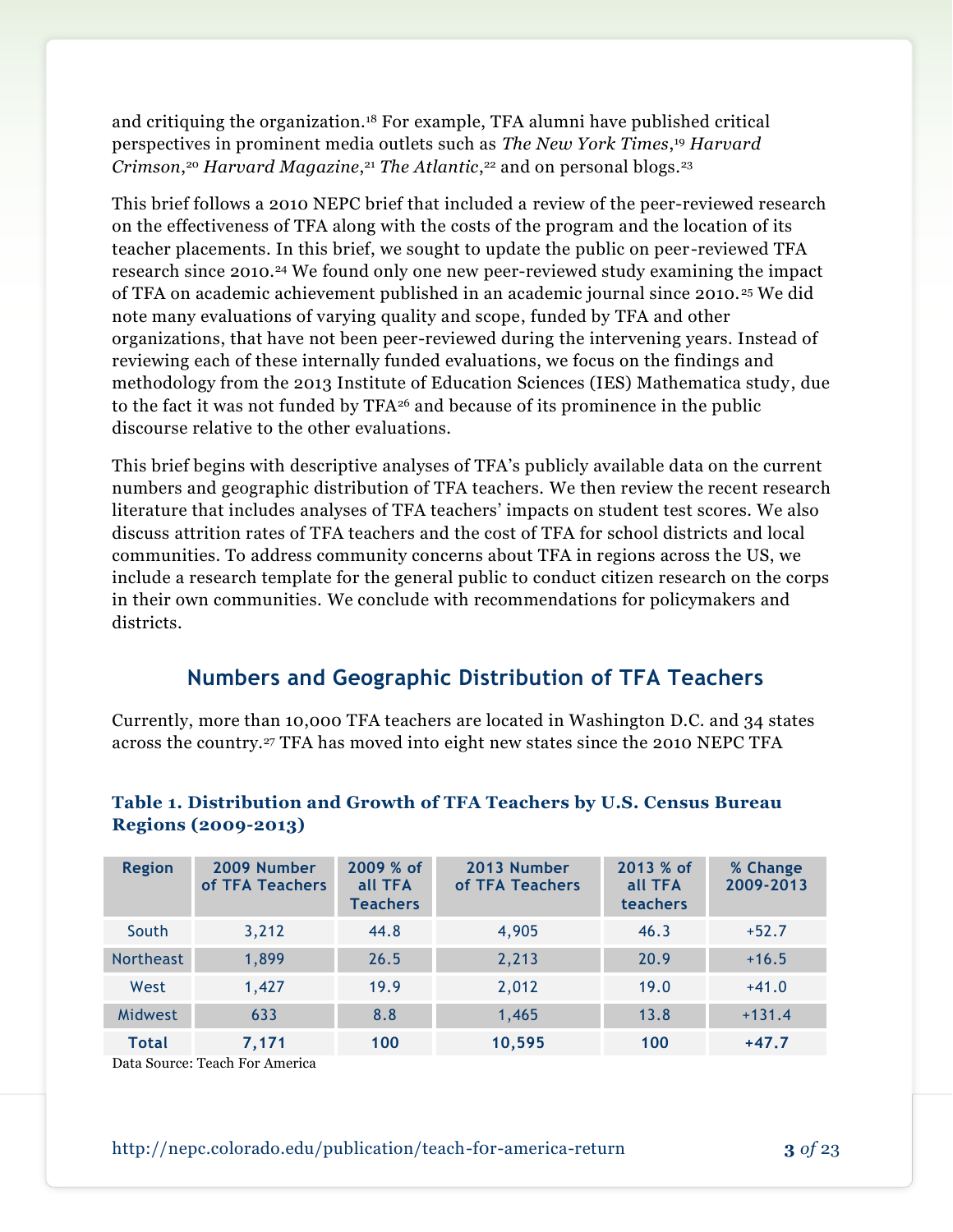# **Table 2. Distribution of TFA Teachers by State 2009-2013.**

| <b>State</b>                                            | 2009 N<br>of TFA<br><b>Teachers</b> | 2009 % of<br>all TFA<br><b>Teachers</b> | 2013 N of<br><b>TFA</b><br><b>Teachers</b> | 2013%<br>of all TFA<br><b>Teachers</b> | % Change<br>2009-2013 |
|---------------------------------------------------------|-------------------------------------|-----------------------------------------|--------------------------------------------|----------------------------------------|-----------------------|
| Alabama                                                 | Est. 2010                           | N/A                                     | 143                                        | 1.3                                    | N/A                   |
| Arizona                                                 | 322                                 | 4.5                                     | 300                                        | 2.8                                    | $-7$                  |
| Arkansas/Mississippi<br>(Mississippi Delta)             | 358                                 | 5.0                                     | 569                                        | 5.4                                    | 59                    |
| California                                              | 727                                 | 10.1                                    | 782                                        | 7.4                                    | $\bf 8$               |
| Colorado                                                | 184                                 | 2.5                                     | 265                                        | 2.5                                    | 44                    |
| Connecticut                                             | 160                                 | 2.2                                     | 191                                        | 1.8                                    | 19                    |
| <b>Florida</b>                                          | 197                                 | 2.7                                     | 493                                        | 4.7                                    | 150                   |
| Georgia                                                 | 210                                 | 2.9                                     | 300                                        | 2.8                                    | 43                    |
| Hawaii <sup>28</sup>                                    | 53                                  | 0.7                                     | 185                                        | 1.7                                    | 249                   |
| <b>Illinois</b>                                         | 399                                 | 5.5                                     | 635                                        | 6.0                                    | 59                    |
| Indiana                                                 | 91                                  | 1.3                                     | 181                                        | 1.7                                    | 99                    |
| Kentucky                                                | Est. 2011                           | N/A                                     | 45                                         | 0.4                                    | N/A                   |
| Louisiana                                               | 652                                 | 9.0                                     | 560                                        | 5.3                                    | $-14$                 |
| Massachusetts                                           | 50                                  | 0.7                                     | 170                                        | 1.6                                    | 240                   |
| Minnesota                                               | 43                                  | 0.6                                     | 72                                         | 0.7                                    | 67                    |
| Missouri                                                | 317                                 | 4.4                                     | 310                                        | 2.9                                    | $-2$                  |
| Nevada                                                  | 98                                  | 1.4                                     | 270                                        | 2.5                                    | 176                   |
| <b>New Mexico</b>                                       | 96                                  | 1.3                                     | 119                                        | 1.1                                    | 24                    |
| <b>New York</b>                                         | 820                                 | 11.4                                    | 688                                        | 6.5                                    | $-16$                 |
| <b>North Carolina</b>                                   | 401                                 | 5.6                                     | 524                                        | 4.9                                    | 31                    |
| Ohio                                                    | Est. 2012                           | N/A                                     | 149                                        | 1.4                                    | N/A                   |
| <b>Oklahoma</b>                                         | 81                                  | 1.1                                     | 340                                        | 3.2                                    | 320                   |
| Pennsylvania/Delaware<br>/New Jersey (Mid-<br>Atlantic) | 445                                 | 6.2                                     | 463                                        | 4.4                                    | $\overline{4}$        |
| Rhode Island                                            | Est. 2010                           | N/A                                     | 51                                         | 0.5                                    | N/A                   |
| South Carolina                                          | Est. 2011                           | N/A                                     | 205                                        | 1.9                                    | N/A                   |
| South Dakota                                            | 62                                  | 0.9                                     | 65                                         | 0.6                                    | $\overline{5}$        |
| Tennessee                                               | 152                                 | 2.1                                     | 520                                        | 4.9                                    | 242                   |
| <b>Texas</b>                                            | 844                                 | 11.7                                    | 1206                                       | 11.4                                   | 43                    |
| Washington                                              | Est. 2011                           | N/A                                     | 26                                         | 0.2                                    | N/A                   |
| Washington D.C. Area                                    | 424                                 | 5.9                                     | 650                                        | 6.1                                    | 53                    |
| Wisconsin                                               | 38                                  | 0.5                                     | 118                                        | 1.1                                    | 211                   |

Data Source: Teach For America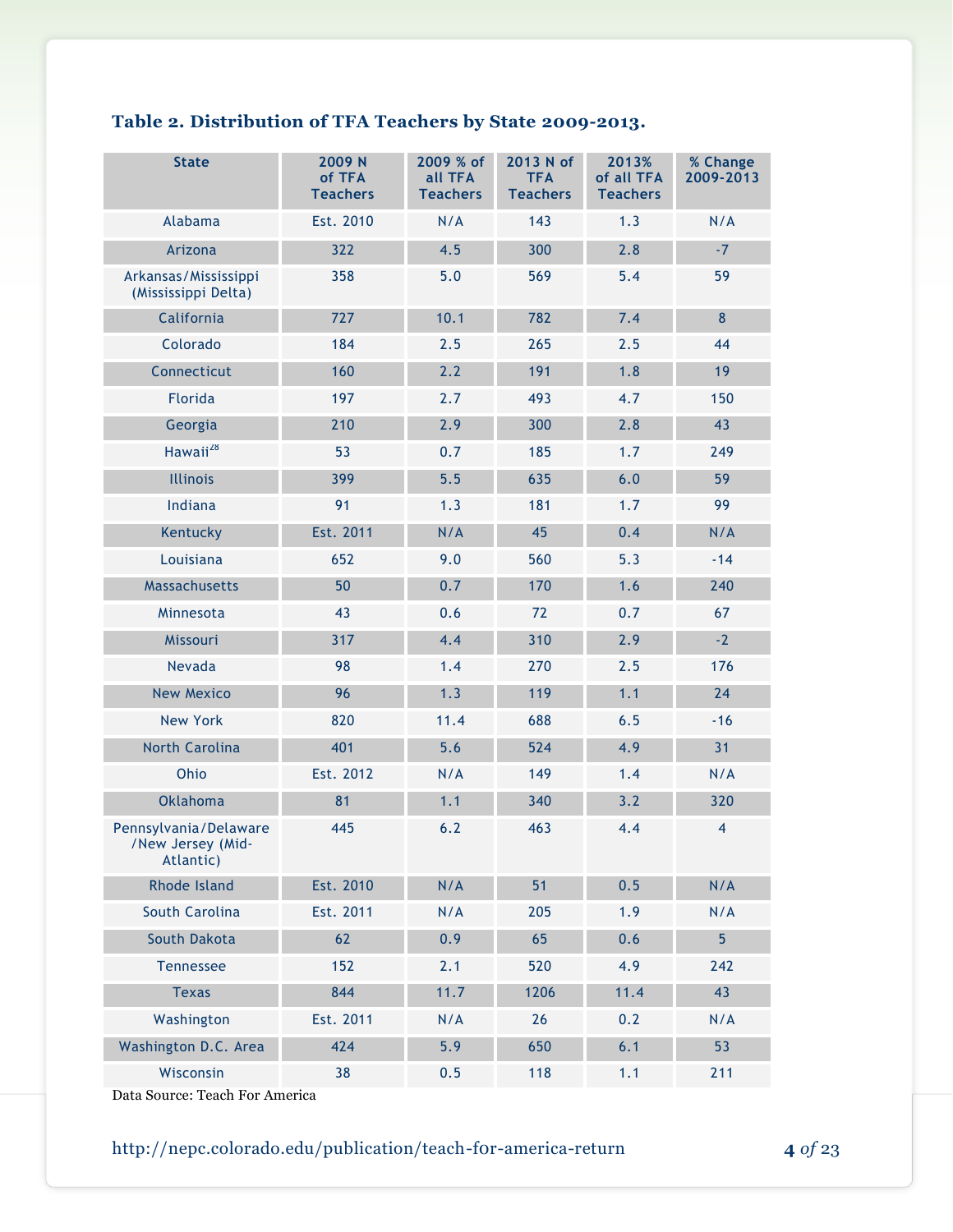report.<sup>29</sup> For reference, TFA comprises about 0.002% of all teachers in the US.<sup>30</sup> Detailed information on how TFA selects sites is not publicly available, but TFA does publish data on sites that engage its services. Data extracted from various tabulations on the TFA website reveal patterns across regions and states. In 2013, the highest percentage of TFA teachers (46%) and greatest number of states with sites were in the South. The lowest percentage of TFA teachers (14%) and the fewest sites were in the Midwest. Over the last several years, however, TFA has experienced its greatest growth in the Midwest, expanding 131%. The South was second in growth, with a 53% increase between 2009 and 2013 (see Table 1).

Texas has the most TFA teachers at 1,206, nearly twice second-place California (782), followed by New York (688), Washington, D.C. (650), and Illinois (635) (see Table 2).<sup>31</sup> The Midwestern growth of the TFA corps was driven by growth in Wisconsin (210%), Indiana (98%), Minnesota (67%), and Illinois (59%) since 2010 (See Table 2). The states with the largest growth since 2010 are Oklahoma (320%), Hawaii (249%), and Tennessee (242%). In sum, the growth of TFA reflects many educational leaders' increasing willingness to hire TFA teachers across the US.

# **The Evidence on the Impact of TFA on Academic Achievement**

TFA has argued that "studies . . . show that TFA teachers do as well as or better than teachers with traditional certification." <sup>32</sup> Concerned stakeholders want to know if this statement is valid. Since our last NEPC TFA brief in 2010, there has been only one new peer-reviewed publication on the impact of TFA on student achievement. Most of the peerreviewed studies published on TFA since the last brief have focused on building a deeper understanding of TFA and TFA teacher experiences rather than trying to estimate the impact of one type of teacher versus another.<sup>33</sup>

However, as superintendents, school boards, and community members aim to understand how they should weigh the hiring of TFA teachers in their schools (often as they lay off teachers already employed in their districts), understanding the impact of TFA teachers in the classroom is of critical importance. Here we review two publications on the impact of TFA teachers on student achievement test scores. One is a new peer-reviewed publication of a study we covered in 2010 (when it was published as a report), and the other is the 2013 IES Mathematica study that has received extensive media coverage.

### *Making a Difference? The Effects of Teach For America in High School*, by Zeyu Xu, Jane Hannaway, and Colin Taylor.<sup>34</sup>

There has only been article on the impact of TFA on student achievement published in a peer-reviewed journal since our last brief three years ago. This study is largely the same as it was when it was published as an IES report in 2009 and was covered in the 2010 NEPC brief. <sup>35</sup> The study, now published in the *Journal of Policy Analysis and Management*, made two changes we could discern: the authors add another year of data and further restricted the sample to just those schools that had at least one TFA teacher. Previously, the study included all the schools in a district if the district had at least one TFA teacher.

http://nepc.colorado.edu/publication/teach-f0r-america-return **5** *of* 23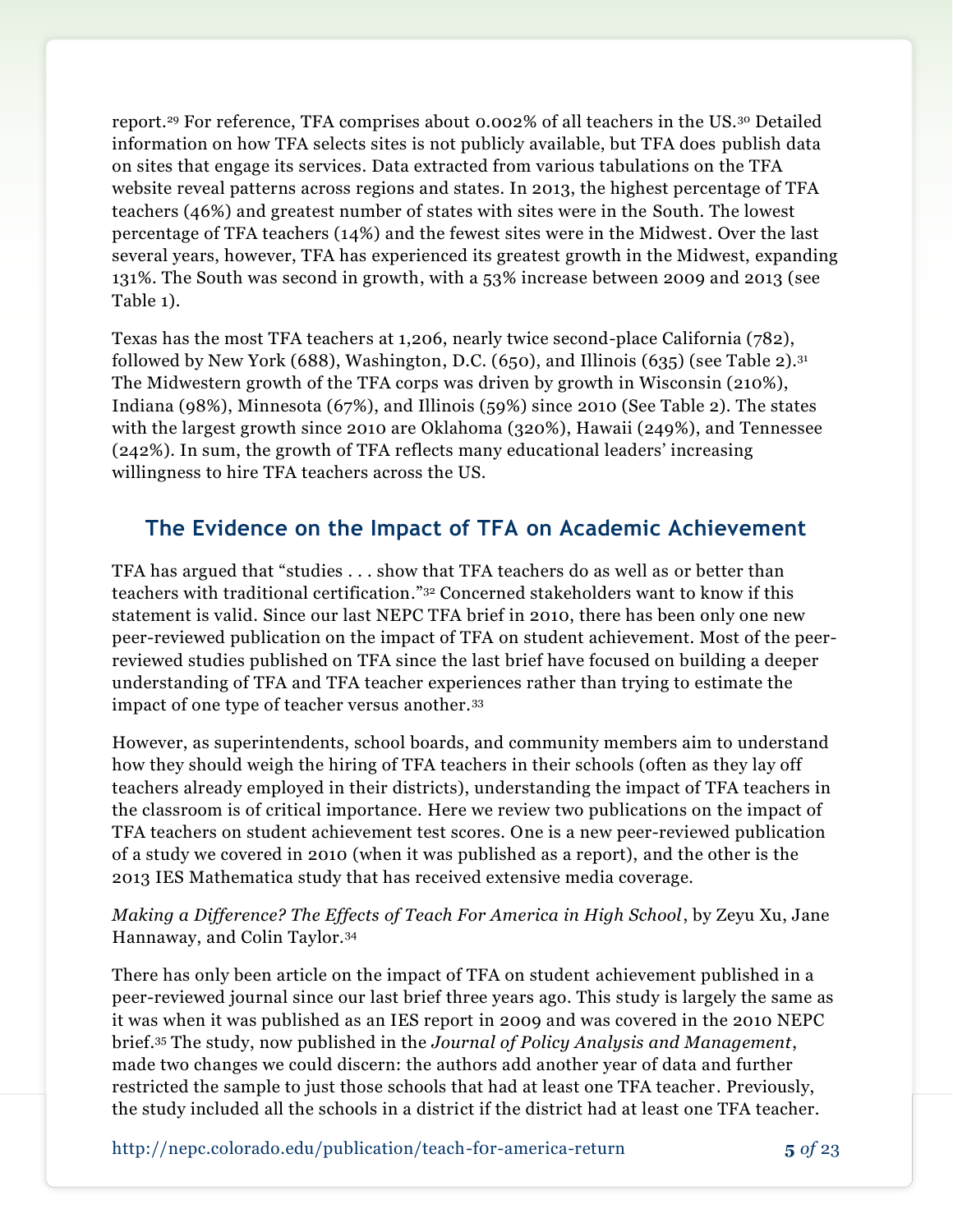The analytical model, however, remains the same. Adding another year's worth of data and limiting the sample did not significantly change the study's findings and did not change its conclusions at all. The study concluded that high school TFA teachers are "more effective than other teachers, including more experienced teachers and those fully certified in their field."<sup>36</sup> We noted that the What Works Clearinghouse at the U.S. Department of Education was critical of the 2009 study for not being able to link teachers with the students they taught, a shortcoming replicated in the new publication. The study makes a best guess on which teachers taught which students based on which teacher proctored the student's standardized testing session and the student's classroom demographics. <sup>37</sup> IES found this to be an important limitation that could result in "imprecise" and possibly misleading estimates.<sup>38</sup>

*The Effectiveness of Secondary Math Teachers from Teach For America and the Teaching Fellows Programs,* by Melissa A. Clark, Hanley S. Chiang, Tim Silva, Sheena McConnell, Kathy Sonnenfeld, Anastasia Erbe, and Michael Puma ("Mathematica study").

The 2013 IES Mathematica study of TFA was funded with \$11 million in taxpayer dollars from IES.<sup>39</sup> The study received significant press, and it has been a recent focal point of recent arguments about the efficacy of the corps. <sup>40</sup> As such, we include a review of this study, even though it has not been published in a peer-reviewed journal. Mathematica's study of middle and high school TFA math teachers used randomly assigned students in a controlled experiment to estimate the impact of TFA teachers in comparison with non-TFA teachers. The teachers were not randomly selected.<sup>41</sup>

*What did they find?* The study found that students of TFA teachers scored 0.07 standard deviations higher in math than students of non-TFA teachers. Students of TFA and non-TFA teachers scored similarly in reading. The authors of this study equate 0.07 standard deviations to 2.6 months of schooling.

*What does that mean?* While 2.6 months sounds impressive from an educational policy perspective, it may be more appropriate to compare this impact with the impact of other educational reforms. For example, class-size reduction was found—in the most conservative meta-analysis to date—to have an impact of 0.20 standard deviations, which Dr. Eric Hanushek has described as being "relatively small."<sup>42</sup> In other words, class-size reduction has 286% more impact than TFA. A recent meta-analysis of Pre-K published in *Teachers College Record* demonstrated an effect size of 0.85, which is 1214% more impact than the TFA effect reported by Mathematica.<sup>43</sup>

Another way of thinking about the finding of 0.07 standard deviations is explained by Dr. Andrew Maul: "A difference of 0.01 standard deviations indicates that a quarter of a hundredth of a percent (0.000025) of the variation can be explained." This means that the TFA impact in math explains 0.015% of the variation in students' math achievement.<sup>44</sup>

*How valid was the study?* While Mathematica's sample spanned many states and included thousands of students and hundreds of teachers, there are several concerns. First, the TFA teachers chosen for the study are not representative of TFA teachers and their placements in general. We do not know if the TFA teachers in the study are representative

http://nepc.colorado.edu/publication/teach-f0r-america-return **6** *of* 23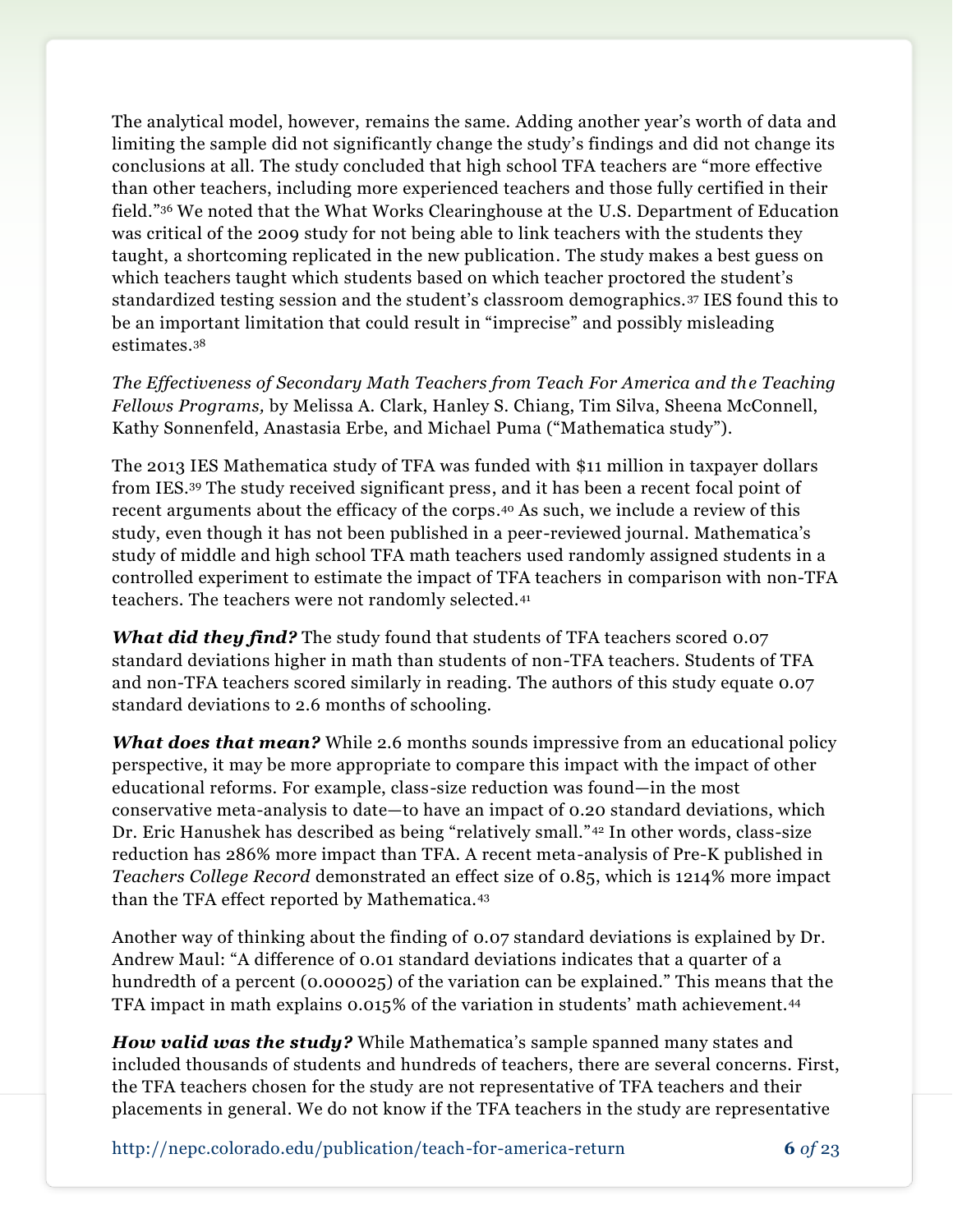of TFA middle and high school teachers, as TFA does not publish these data. About one in every three TFA teachers are placed in charter schools, but none of the teachers in the sample were located in a charter school. <sup>45</sup> In the study, 80% of the TFA teachers in the study were white, compared with about 45% of incoming corps members nationally.<sup>46</sup>

The findings from the Mathematica study depart from decades of research on teacher quality—and common sense—which leads us to interpret all the findings with caution. For example, they found that prior measured ability in math, taking math courses, majoring in math, and ongoing certification and training did not increase students' math achievement. In fact, ongoing teacher training was found to have a negative impact on student achievement. A comparable analogy would be an airline pilot who would be no better at flying a jumbo jet despite prior flight training and measured ability in a flight simulator. Also, ongoing pilot training would have a negative effect on his/her ability to fly a jumbo jet. Moreover, the Mathematica study's findings run contrary to the logic that drives TFA's model. They found that the selectivity of the college the teacher attended does not matter and that teacher effectiveness increased with experience—meaning that for a district to depend on novice teachers to staff its schools is not optimal for students, schools, or districts.

Moreover, technical statistical concerns have been raised about the report. These concerns focus on the Mathematica researchers' reporting of their findings, differences between the TFA teachers in the sample and the non-TFA teachers to which they are compared, and the combination of state- and nationally normed tests used to measure teacher effectiveness.<sup>47</sup>

Considering the limited representativeness of the sample, its small effect, the unusual results relative to decades of peer-reviewed research, and the specific findings that controvert TFA's basic reform model, this study has questionable validity despite having randomized students in a controlled experiment design. Moreover, the findings underscore the limited impact of TFA on student achievement—the consistent finding of previous peer-reviewed research examined in the 2010 TFA brief.

## **Summary: Is TFA as Effective as it Claims?**

The question for most districts is whether TFA teachers do as well as or better than fully credentialed non-TFA teachers with whom school districts aim to staff their schools. The addition of the 2013 Mathematica report to the conversation about the efficacy of TFA actually underscores our 2010 conclusions, after reviewing the relevant peer-reviewed research, that TFA's impact on achievement is affected by the experience level of the TFA teachers and the group of teachers with whom they are compared.<sup>48</sup> Studies have consistently found that, when the comparison group is *other teachers in the same schools who are less likely to be fully certified,* novice TFA teachers perform equivalently in raising reading and math scores, while experienced TFA teachers perform equivalently in raising reading scores and only slightly better in raising math scores. Thus, most peerreviewed studies indicate that the students of novice TFA teachers perform significantly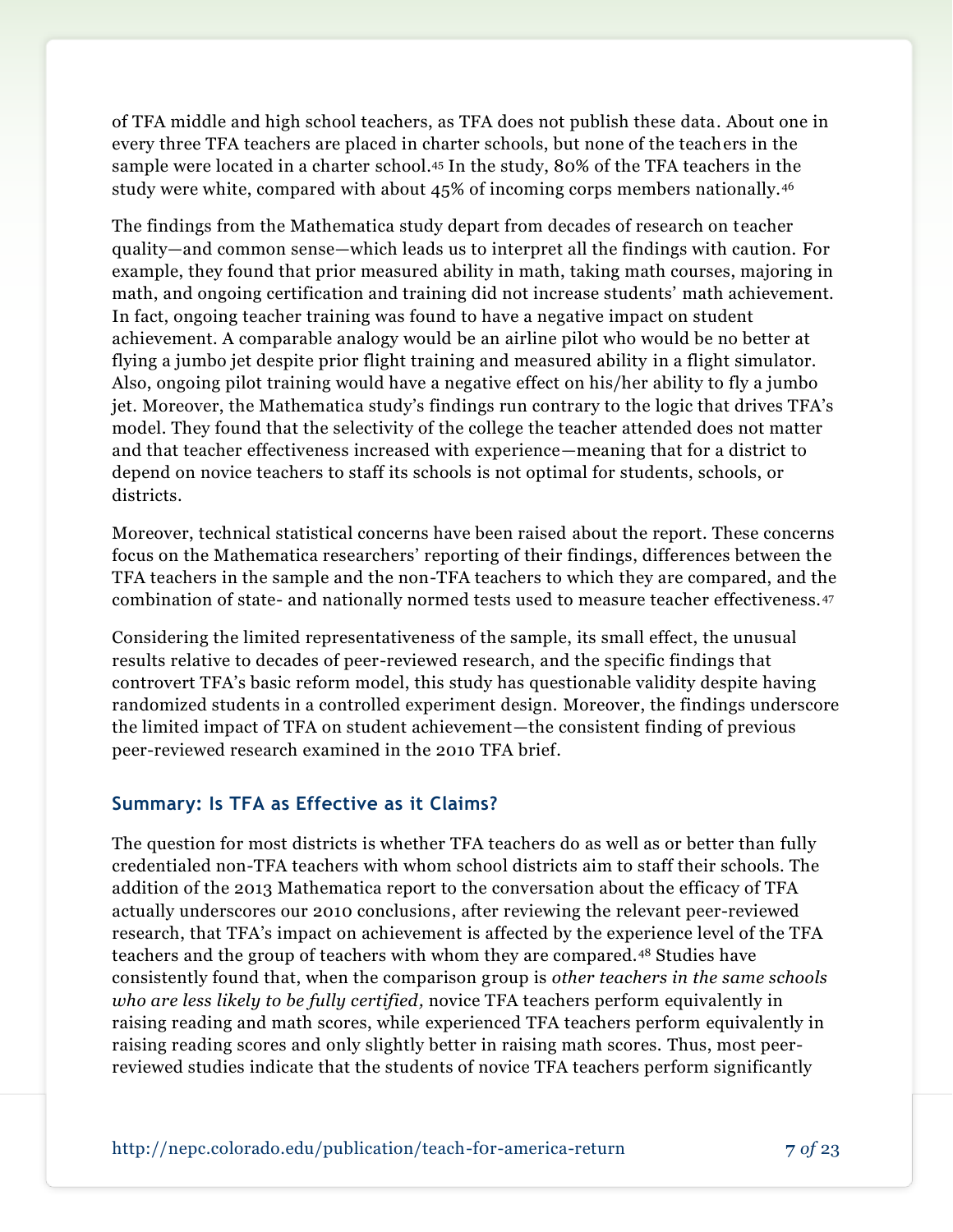lower in reading and mathematics than those of fully credentialed beginning teachers except at the secondary level.

A plethora of non-peer-reviewed "studies" or "evaluations" can be found to support any position on the effectiveness of TFA. However, a review of all of the peer-reviewed research examining the impact of TFA on student achievement over the past decade—

*While the debate about the impact of TFA teachers on student achievement continues, there is little disagreement across the research literature regarding the attrition of TFA teachers.*

outlined in this brief and our prior one—clearly shows that TFA teachers are not decidedly or substantially better than non-TFA teachers. Secondary math TFA teachers are statistically significantly "better" than non-TFA secondary math teachers, but the importance is negligible, especially when one considers the methodological challenges of the studies that posit this result and the small percentage of TFA teachers who teach secondary math. As such, policymakers and educational leadership should focus less on which pathway is best and instead focus on what features from each pathway result in the best outcomes for students and on other educational reforms that have consistently proven to have a much greater impact on student achievement.

# **Attrition of TFA Teachers**

An additional finding of virtually all of the studies we reviewed in 2010, and of the 2013 Mathematica study, is that, on average, TFA teachers and non-TFA teachers grow more effective with experience, with a major incremental increase in effectiveness after the second year of teaching. Hence, pathways to teaching that are designed for teachers to stay in teaching longer should, on balance, have an additional positive effect on student achievement.

While the debate about the impact of TFA teachers on student achievement continues, there is little disagreement across the research literature regarding the attrition of TFA teachers. We previously reported that, based on TFA's longitudinal national survey of alumni, Miner<sup>49</sup> suggests that "all one can say with certainty is that  $\dots$  at least 16.6 percent of those recruited by TFA were teaching in a K-12 setting beyond their two-year commitment." A number of research studies examining TFA in localities nationwide have looked more closely at the retention rate using state and district administrative data. For example, a recent national study by Donaldson and Moore Johnson (2011) provides more information about the proportion of TFA teachers in the classroom. <sup>50</sup> TFA claims about 50% of its alumnae remain in the "education field." This vague assertion avoids noting the much smaller percentage of TFA teachers who actually stay teaching in public education and the even smaller percentage of TFA teachers who stay in their initial placement. Donaldson and Moore Johnson found that while the majority of TFA teachers leave their assignments after two years, 28% of TFA teachers do remain public school teachers after

http://nepc.colorado.edu/publication/teach-f0r-america-return **8** *of* 23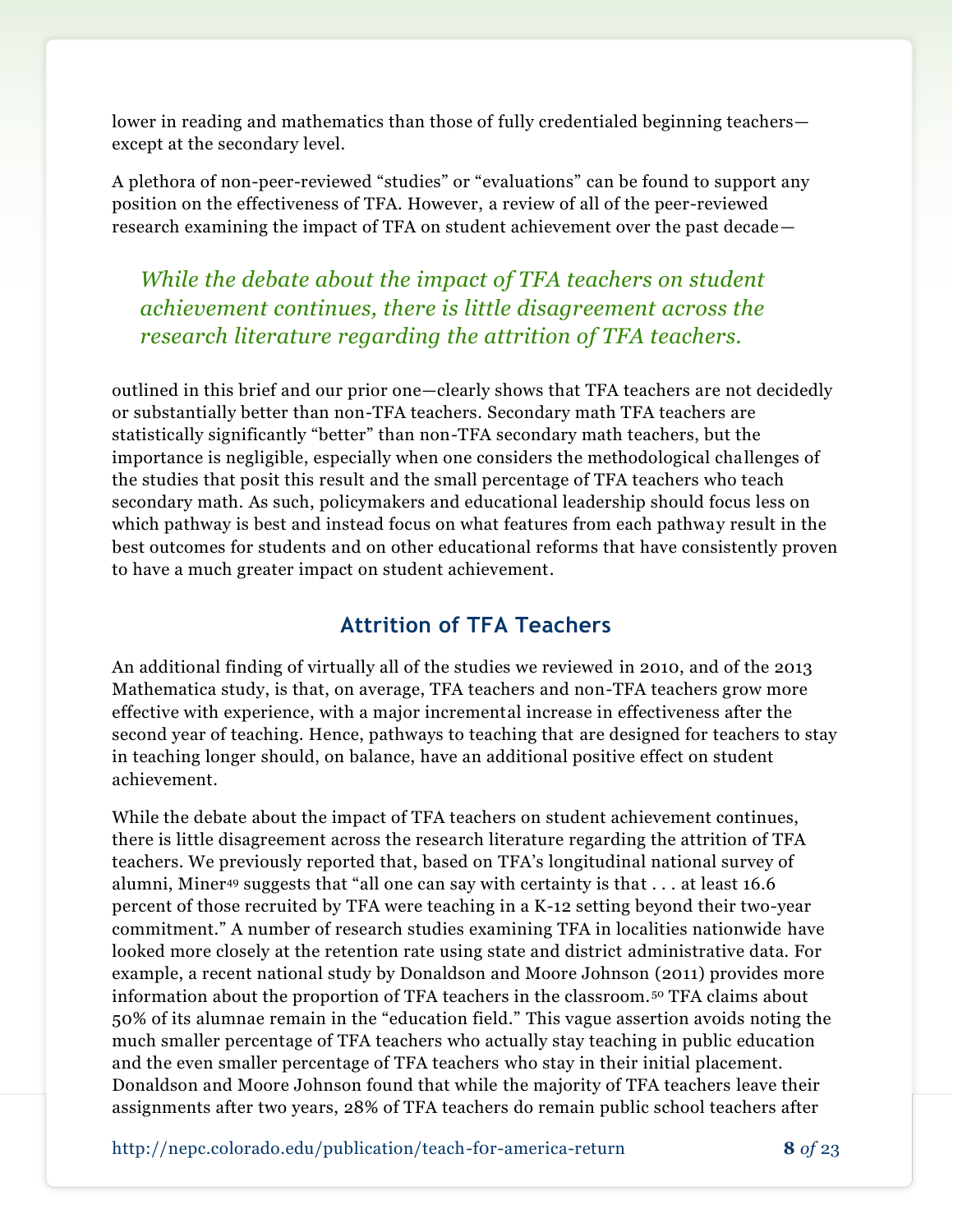five years—compared with about 50% of non-TFA teachers. <sup>51</sup> After seven years, only 5% are still teaching in their initial TFA placement.

Miner<sup>52</sup> cites Barnett Barry, founder, partner, and CEO of the Center for Teaching Quality, aptly summarizes the retention picture: "TFA gets its recruits ready for a sprint, not a 10K or a marathon." The weight of the empirical literature consistently finds high rates of attrition for TFA teachers out of the classroom. The high attrition rates of TFA teachers are predictable. TFA teachers have not made an explicit long-term commitment to teaching, in contrast to individuals who complete college-recommended teacher education programs. TFA has traditionally made the two-year commitment clear—validating the conception of teaching not as a profession but a short-term stopover before graduate school or employment in the "real" world.

# **Cost of TFA**

Beyond the impact of TFA on educational outcomes and equity, an analysis of the program's usefulness and viability must consider TFA's costs. These include costs to the teacher, to the district, to TFA, and to the public. Inevitably, someone must pay, and the cost to one constituency might be decreased by a proportionately increasing cost to another constituency. Therefore, policymakers should think about the consequences for each group incurring costs and try to strategically distribute costs to secure optimal outcome.

Between 2000 and 2013, TFA's operating expenditures increased from \$10 million to \$193.5 million. Of those expenditures, TFA annual reports show that about a third of operating costs are currently borne by the public from federal, state and local coffers (see Table 3).

|                                      | 2005       | 2008       | 2011       |
|--------------------------------------|------------|------------|------------|
| Public Funds (Federal, State, Local) | 33%        | 33%        | <b>30%</b> |
| <b>Foundations</b>                   | 33%        | <b>26%</b> | <b>30%</b> |
| <b>Individuals</b>                   | <b>20%</b> | <b>26%</b> | 27%        |
| Corporations                         | 14%        | 15%        | 13%        |

## **Table 3: TFA Operating Contributions Sources**

Data Source: Teach For America

Across the nation TFA spends nearly \$600,000 per year for "direct contact with legislators, their staffs, government officials and legislative bodies" in order to obtain millions of dollars in public money (and lobby for educational policy friendly to the organization).<sup>53</sup> Media reports have highlighted TFA's extensive lobbying and funding requests in states across the nation. For example, in the state of Louisiana, TFA lobbyist requested \$5 million in funding.<sup>54</sup> The *Louisiana Voice* also reported that in neighboring

http://nepc.colorado.edu/publication/teach-f0r-america-return **9** *of* 23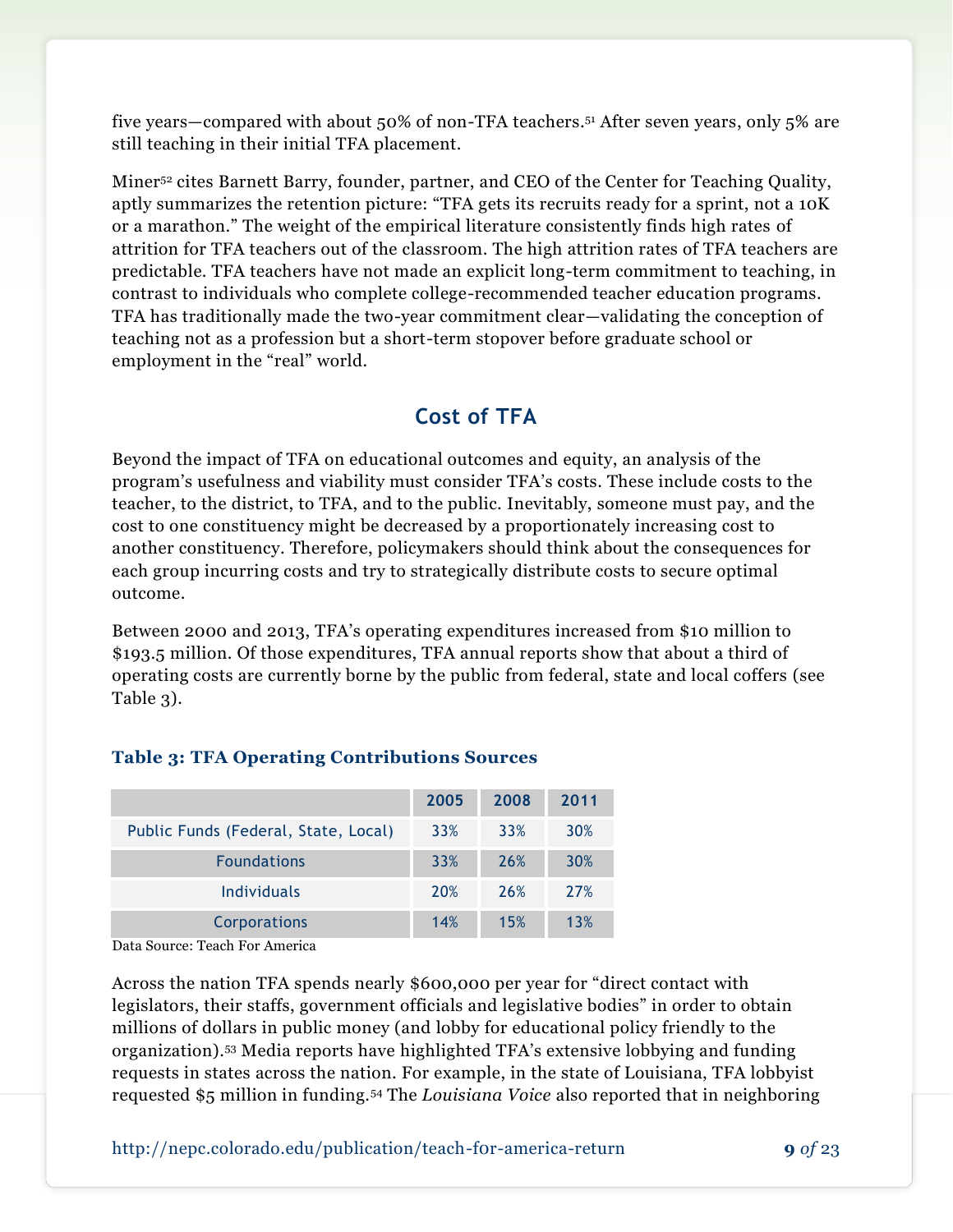Mississippi TFA asked for a \$12 million appropriation.<sup>55</sup> In Texas, the legislature cut \$5.4 billion dollars from the education budget in 2011, but TFA still received its request of \$8 million. In some states, TFA's requests for millions of dollars in state funding have met resistance from policymakers who have cited the organization's extensive public and private financial resources. In 2013, the Nevada state assembly<sup>56</sup> and the Governor of Minnesota<sup>57</sup> denied TFA millions of dollars in state funding despite the organization's lobbying efforts.

In addition to lobbying state legislatures, TFA has made extensive inroads in Washington, D.C. Stephanie Simon reported that TFA has recently taken up the practice of paying the salaries of education staffers for members of Congress serving on the Education and Workforce committee.<sup>58</sup> At the same time, TFA has received hundreds of millions from the federal government. For example, TFA recently obtained a \$50 million I3 grant from the U.S. Department of Education.<sup>59</sup> TFA's 2011 annual report lists 12% of its revenue coming from federal sources. With revenues of \$270,000,000, that works out to about \$32,000,000 per year.

While public money makes up about a third of TFA's income, it also receives extensive funding from foundations, corporations, and individuals. TFA was the recipient of nearly a half a billion dollars from private sources over the past 10 years. Data from the Foundation Center in New York show that TFA has obtained \$469,265,615 from private sources.<sup>60</sup> The largest private donor to TFA between 2003-2011 was the Walton Family Foundation, with gifts that totaled \$95,320,478.

As we suggested in 2010, the cost of TFA to taxpayers is actually higher than the direct local, state, and federal allocations revealed in TFA's annual report. For example, in addition to the thousands of dollars that districts pay TFA for each of its corps members, a district must still maintain a human resources department that recruits, screens, interviews, and places all other non-TFA new teacher candidates. Thus, a participating district has to pay twice for new TFA teachers—the outsourced costs of teacher recruitment and training by TFA, costing thousands of dollars per teacher, along with the fixed costs of in-house provision of human resources for all other teachers in the district. These costs are exacerbated by the high turnover of TFA teachers, leading districts to have to replace nearly all TFA teachers after just a few years of service. As a result, the actual costs of TFA to the public are higher than the direct local, state, and federal allocations.

#### **Table 4. Comparison of Pecuniary Cost to Society for 100 Teachers After 5 Years<sup>61</sup>**

|                                            | <b>TFA</b>  | Non-TFA     |
|--------------------------------------------|-------------|-------------|
| <b>TFA overhead</b>                        | \$5,098,000 |             |
| <b>Salary and Attrition Costs</b>          | \$1,080,000 | \$750,000   |
| PD, Mentoring, and Education               | \$2,016,000 | \$1,400,000 |
| <b>Total cost to Society after 5 years</b> | \$8,194,000 | \$2,150,000 |

http://nepc.colorado.edu/publication/teach-f0r-america-return **10** *of* 23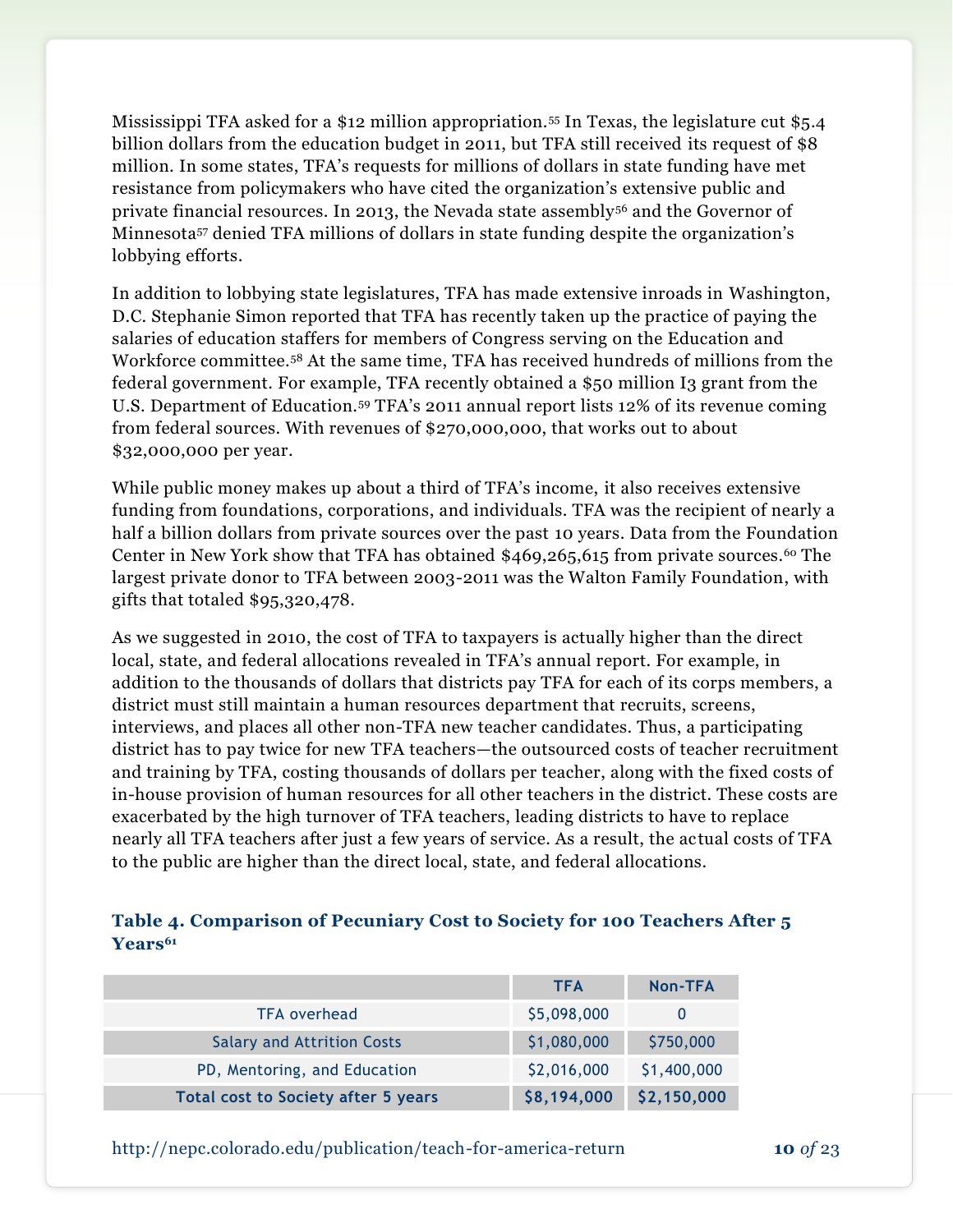To estimate these costs, we can consider the special costs incurred by TFA, the extra costs incurred by districts, and the costs of traditional teacher preparation, which most TFA recruits undertake during their two years in the classroom. In 2013, for example, TFA took in approximately \$25,490 for each corps member it recruited and has currently placed.<sup>62</sup> The per-TFA-teacher overhead costs also includes fees local districts are charged by TFA as much as \$5,000 per recruit per year.<sup>63</sup> TFA's per-teacher overhead also funds expenses in the national office, whose spending has been profiled as excessive by some critics. <sup>64</sup> Also, salary costs and the costs of attrition typically exceed \$15,000 for each teacher who leaves a district. <sup>65</sup> A third cost is that of the local teacher education, mentoring, and professional development programs in which new teachers enroll, which exceeds \$28,000 on average. <sup>66</sup> (For fully credentialed non-TFA teachers, this cost would instead be \$8,000, by counting only mentoring and professional development cost). Thus, the total cost of the two-year commitment from a TFA recruit can easily exceed \$70,000. Due to the high turnover discussed above, the recurring costs of hiring 100 TFA recruits is quite high for society—about \$6,044,000<sup>67</sup> more than hiring 100 Non-TFA teachers (see Table 4).

# **Citizen TFA Research**

Following the 2010 NEPC TFA brief, we received many requests for input from parents and educators across the nation regarding the impact of TFA in their communities. Many of the requests came from new communities in the eight states to which TFA has expanded in recent years, such as Seattle, Washington. It is important to note that the numbers of TFA teachers, attrition rates of TFA teachers, and cost to communities, among other aspects, do vary by community. To address this variation, we suggest stakeholders in communities across the U.S. conduct citizen research to understand the various aspects of TFA in their districts and schools. The vast majority of records relating to TFA in each community are available via public records requests. Below, we have included a template for a public information request that individuals can request from districts to better understand the various aspects (attrition, cost, etc.) of TFA relative to non-TFA teachers in each community. 68

### **Citizen Research Template for TFA Public Information Requests**

#### *General Information*

- The most recent contract between the district and TFA.
- Emails between local TFA Executive Director and/or TFA representatives and district leaders and administrators.
- Any and all information regarding the potential growth or shrinkage of the TFA corps in the district.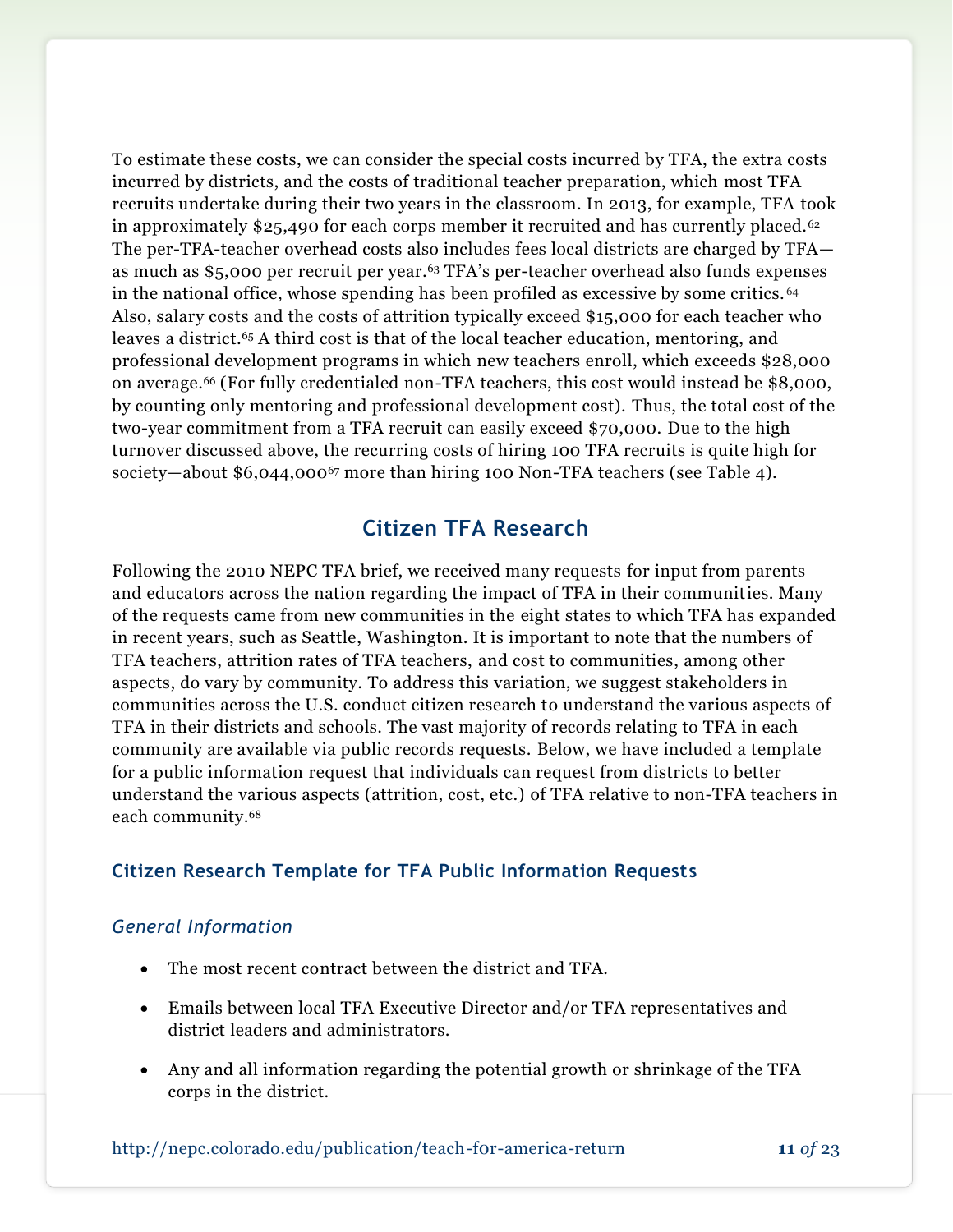#### *Achievement*

- Any and all information regarding the peer-reviewed and/or independent evidence used by administrative staff to determine the effectiveness of TFA and non-TFA teachers for students of different race/ethnicities in the district.
- Any and all information regarding the evidence used by administrative staff to determine the effectiveness of TFA and non-TFA teachers for English Language Learners in the district.
- Any and all information regarding the evidence used by administrative staff to determine the effectiveness of TFA and non-TFA teachers for Special Education students in the district.

### *Teacher Turnover*

- Any and all information on 2-year, 5-year and 7-year attrition of TFA versus non-TFA teachers.
- Any and all information about how many TFA and non-TFA teachers were new to the district in in each of the last three years.
- Any and all information on the turnover rates for TFA and non-TFA teachers for your district in each of the last three years.

### *Costs*

- Any and all information about how much money total was paid to TFA from all sources.
- Any and all information regarding a fee per teacher or other charges to your district paid to TFA.
- Any and all information regarding total expenditures for the human resources department for your district in each of the last three years.
- Any and all information on how much money the district received to support TFA teachers from external sources: State; Federal; Non-profit.
- Any and all information the district paid for TFA and non-TFA teachers to attend certifications programs and the total cost to the district for this benefit.
- Any and all information on how much money total was spent on TFA teachers.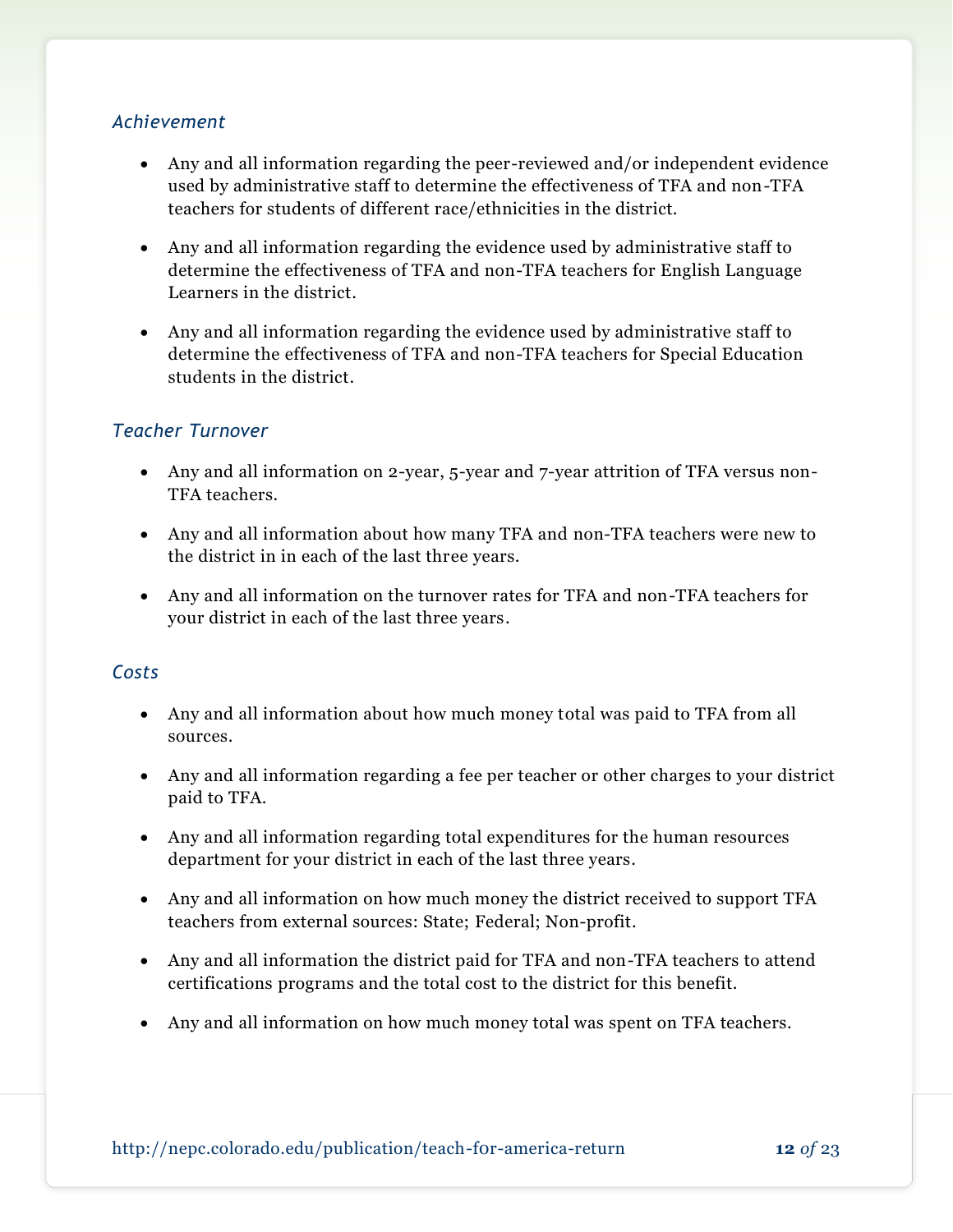### *Teacher Training and Professional Development*

- Any all information about TFA charges to the district for ongoing profess ional development in each of the last three years.
- Any and all information on how much was spent on all teacher professional development per teacher for your district in each of the last three years.
- Any and all information on whether TFA and non-TFA teachers were assigned veteran mentor teachers in your district.

# **Conclusion**

Improving teacher quality has been a major focus of educational policy. As such, understanding the impact of Teach For America has been of great interest to educational stakeholders. Building on the 2010 NEPC brief, we conclude that new research supports the findings of previous research. Specifically, TFA teachers are generally about the same as our current pool of teachers. In certain specific areas, TFA teachers are slightly wors e than non-TFA teachers (such as reading); in other specific areas, TFA teachers are slightly better than teachers in the same schools who are less likely to be certified or traditionally prepared (such as secondary school math). Moreover, even if TFA teachers performed substantially better in the classroom than certified non-TFA teachers—a claim not expansively supported by the breadth of peer-reviewed research—TFA teachers only make up about 0.002% of the US's 3.5 million teachers.<sup>69</sup> Thus, despite hundreds of millions of dollars in funding and extensive lobbying by supporters and prominent alumni, TFA should not be considered a major factor for improving teacher quality in hard-to-staff schools. Why, then, is there so much discussion, even controversy, surrounding TFA?

TFA supporters see non-TFA teachers as a major contributor to the failures of today's schools and the introduction of non-traditional entrants, including TFA recruits, as a key solution, despite their short tenure and limited effectiveness. In contrast, TFA critics tend to focus on improvement of the current teaching pool through much broader reforms of human capital management, including better education and professional development. This constituency urges educational reforms focused on improved in-service training, mentoring, and the professionalization of teaching—the teacher quality strategies of highperforming countries worldwide such as Finland and Singapore. <sup>70</sup> TFA could be seen as the antithesis of teacher quality approaches in the most successful countries worldwide as the corps focuses on a short-term solution as the best hope for a high-quality teaching force. These two groups understandably clash over the impact of TFA. TFA proponents see TFA as providing urban and rural schools with "outstanding recent college graduates" who will "go above and beyond traditional expectations" to improve students' academic achievement.<sup>71</sup> TFA opponents claim that the corps is not a solution but an expensive, short-term classroom tourism that exacerbates the revolving door of teachers in hard to staff schools. Who is right?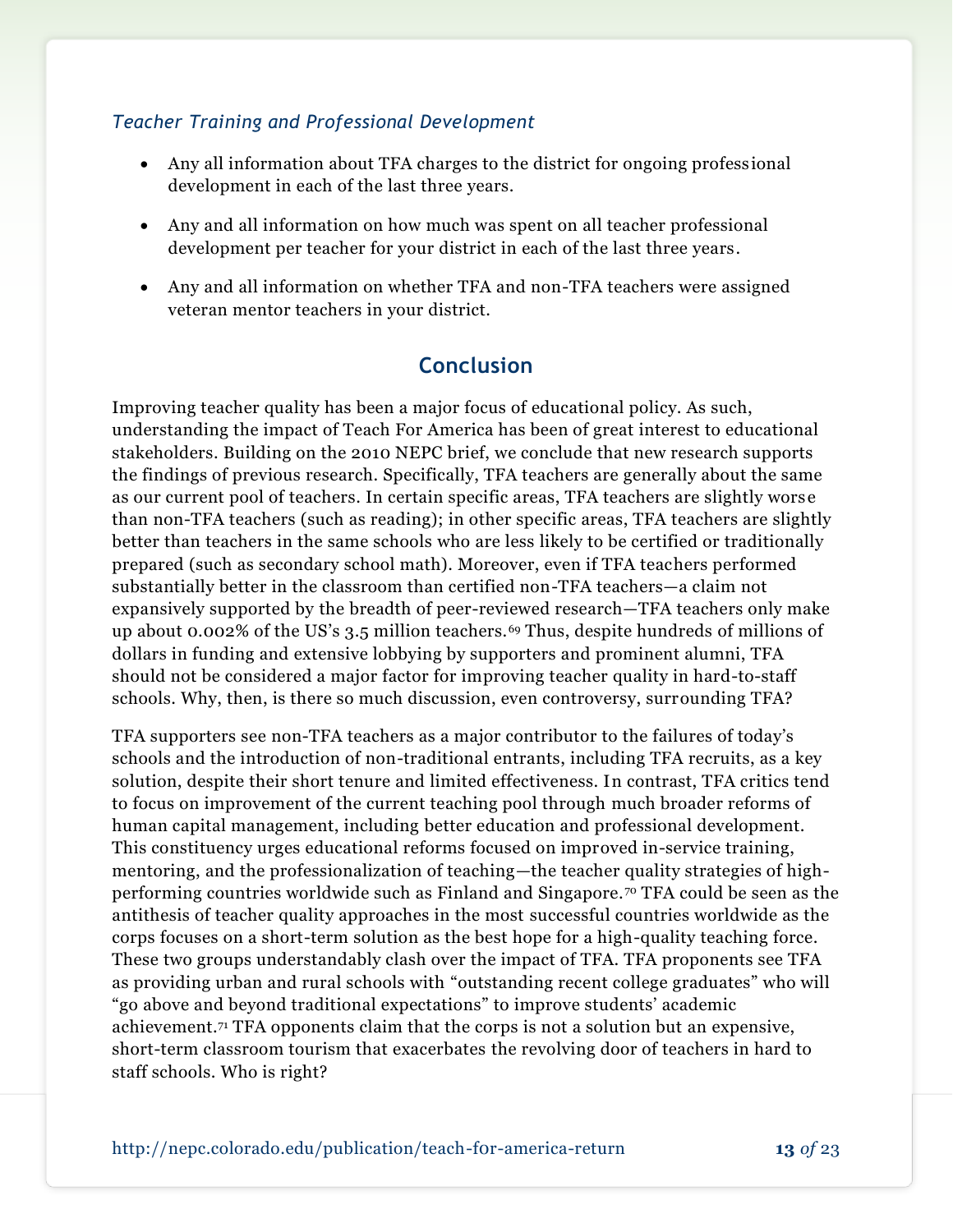Despite the positive effects purported by a litany of public and privately funded studies thrust into the media and public discussion, the predominance of peer-reviewed research published in academic journals demonstrates that TFA teachers appear less effective in both reading and mathematics than fully prepared entrants teaching similar students, at least until the TFA teachers become prepared and certified themselves. While the small number of TFA teachers who stay this long are sometimes found to be more effective in mathematics than other teachers, their attrition rate of more than 80% in many communities—compared with national attrition rates of about 30% for new non-TFA teachers72—means that few students receive the benefit of this greater effectiveness, while districts pay the costs of constant attrition.

Finally, even the publicly and privately funded TFA studies that have reported a positive impact of teachers have consistently shown only a small effect. For example, the 2013 Mathematica study claimed an effect of 0.07 for secondary math TFA teachers. While TFA is currently a popular school reform approach, policymakers and districts must invest in a broad range of solutions that are already established in the peer-reviewed research literature as having substantially positive effects on student success relative to TFA. As discussed earlier, peer-reviewed meta-analyses of many other educational reforms have demonstrably more success than TFA; those include Pre-K (effect size=0.85—1214% more impact)<sup>73</sup> and reducing class size (effect size=0.20—286% more impact).<sup>74</sup>

Policymakers and stakeholders should consider TFA teachers for what they are—a slightly better alternative when the hiring pool is comprised primarily of uncertified and emergency teachers. If educational leaders plan to use TFA teachers as the solution to the problem of teacher shortages, they must be prepared to continually lay out hundreds of millions of public and private dollars into recurring TFA recruitment, training, and administrative costs to ensure a constant flow of novice teachers who churn out of teaching after the first few years on the job. So, the most useful question to pose may not be whether TFA is preferable to non-TFA uncertified and emergency teachers, but instead, how we might interest America's most talented college students in teaching as a *profession*.

### **Recommendations**

Despite persistent claims to the contrary, a simple answer to the question of the overall utility of TFA teachers for urban and rural schools is elusive. Instead of trying to understand whether or not TFA teachers are as good as non-TFA teachers (a question that cannot be answered unless we first identify which TFA and non-TFA teachers we're asking about), we propose a shift in thinking about the impact of TFA. We should be trying to dramatically improve the quality of teaching. It is time to shift our focus from a program of mixed impact that, even if the benefits actually matched the rhetoric, would not move the needle on America's educational quality due to the fact that only 0.002% of all teachers in the United States are Teach For America placements. It is therefore recommended that policymakers and districts: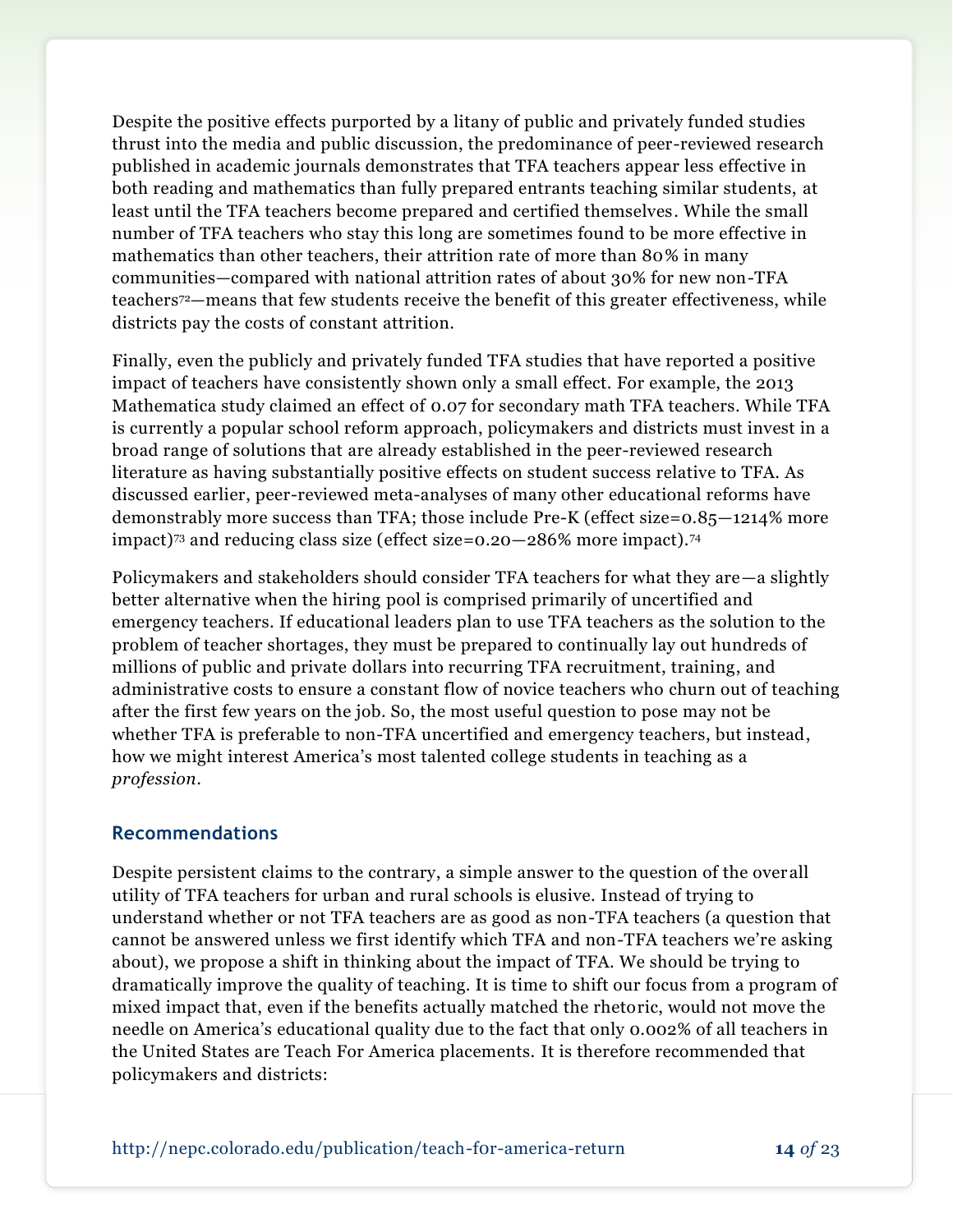- Invest strategically in evidence-based educational reform options already incontrovertibly identified in the peer-reviewed research literature as substantially improving student success by larger margins than the mixed evidence on TFA.
- Devote effort to understanding the peer-reviewed research literature on the impact of new, promising innovations.

Based on the review of the evidence, we make the following recommendations to districts in regard to hiring TFA:

- Support TFA staffing only when the alternative hiring pool consists of uncertified and emergency teachers or substitutes.
- Consider the significant costs of TFA teachers, estimated at over \$70,000 per recruit, and press for contractual five-year commitments to improve student testscore achievement and reduce costly teacher turnover.
- If not already compulsory, require TFA teachers to receive additional teacher training based on well-supported best practices for in-service teacher professional development. We recommend this for non-TFA teachers, too, but feel it is especially important for TFA teachers given their limited pre-service training.
- Independently obtain contracts and data to compare, by community, finder fees, placement and attrition rates of TFA teachers, and various costs.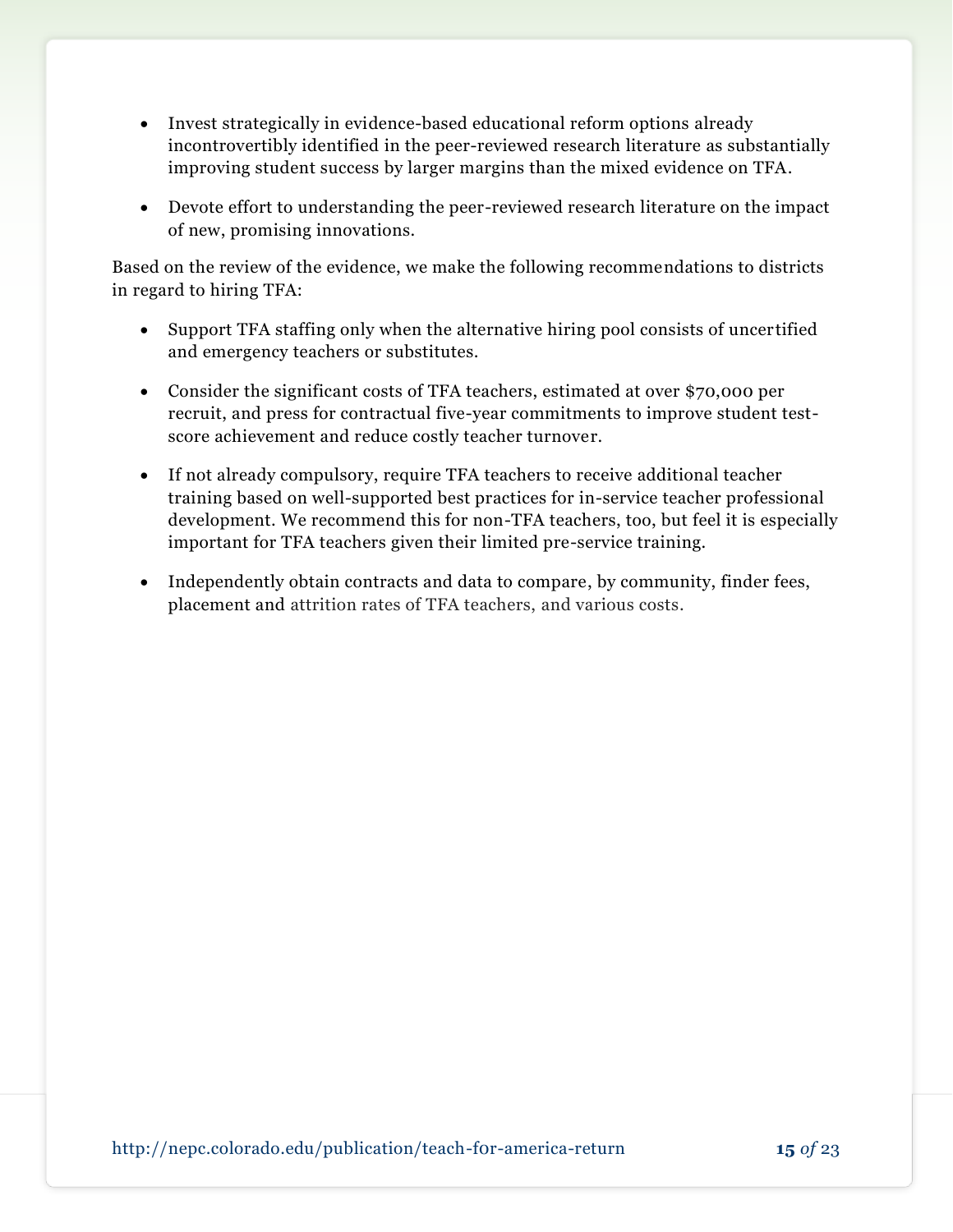# Notes and References

1 It is important to distinguish between fully credentialed teachers and "credentialed" teachers. This was a central issue in Renee v. Duncan 573 F.3d 903 (9th Cir. 2009). All teachers—even substitutes—have some form of "credential" authorizing them to teach kids in schools. The real difference is whether they have completed the full certification requirements required by their state. The research literature often fails to distinguish between these two types of TFA participants—those who lack full certification (typically still in their first year, though some don't complete until their second), and those who have completed it. Once they complete their certification and gain a year or two of experience, TFAers may sometimes do as well as their fully credentialed peers; but the real issue is how do they do on Year 1, Day 1, when they lack both a full credential and experience.

Source: Kini, T. (2013, December 3).Personal Communication.

2 TFA attrition rate is much higher than the national attrition rates of 50% after five years for all new teachers. See:

Donaldson, M. L., & Moore Johnson, S. (2011). Teach For America teachers: How long do they teach? Why do they leave? *Kappan Magazine,93*(2), 47-51.

- 3 Teach For America. (n.d.) Our Organization. Retrieved December 21, 2013, from [http://www.teachforamerica.org/our-organization/teach-for-all.](http://www.teachforamerica.org/our-organization/teach-for-all)
- 4 Stanford University's SCOPE center has identified the following features of effective traditional education programs: 1) Candidates' student teaching experiences and the match between the context of student teaching and their later teaching assignments; 2) Programs' careful oversight of the quality of candidates' field experiences; 3) A focus on helping candidates learn specific practices applied in clinical experiences; 4) The amount of coursework in content areas (math and reading) and in methods of teaching mathematics; 5) Candidates' opportunities to study the local district curriculum; 6) A capstone project (typically a portfolio of work done in classrooms with students); and 7) Programs' percentage of tenure-line faculty, which the researchers viewed as a possible proxy for institutional investment and program stability. See:

Darling-Hammond, L. (2009). *Educational opportunity and alternative certification: New evidence and new questions*. Stanford, CA: Stanford Center for Opportunity Policy in Education, Stanford University. SCOPE. Retrieved December 30, 2013, from

[https://edpolicy.stanford.edu/sites/default/files/publications/educational-opportunity-and-alternative](https://edpolicy.stanford.edu/sites/default/files/publications/educational-opportunity-and-alternative-certification-new-evidence-and-new-questions.pdf)[certification-new-evidence-and-new-questions.pdf.](https://edpolicy.stanford.edu/sites/default/files/publications/educational-opportunity-and-alternative-certification-new-evidence-and-new-questions.pdf)

5 TFA has also recently prioritized accepting recruits who are mid-career, who have had some teacher training, or who have recently completed graduate school. For more information on TFA training, see:

Teach For America (n.d.) Summer training. *Why Teach For America.* Retrieved December 30, 2013, from [http://www.teachforamerica.org/why-teach-for-america/training-and-support/summer-training.](http://www.teachforamerica.org/why-teach-for-america/training-and-support/summer-training)

6 Vasquez Heilig, J. (2013, April 22). V for Victory: Teach For America, ELLs, and California. *Cloaking Inequity*. Retrieved December 30, 2103, from

[http://cloakinginequity.com/2013/04/22/v-for-victory-teach-for-america-ells-and-california/.](http://cloakinginequity.com/2013/04/22/v-for-victory-teach-for-america-ells-and-california/)

http://nepc.colorado.edu/publication/teach-f0r-america-return **16** *of* 23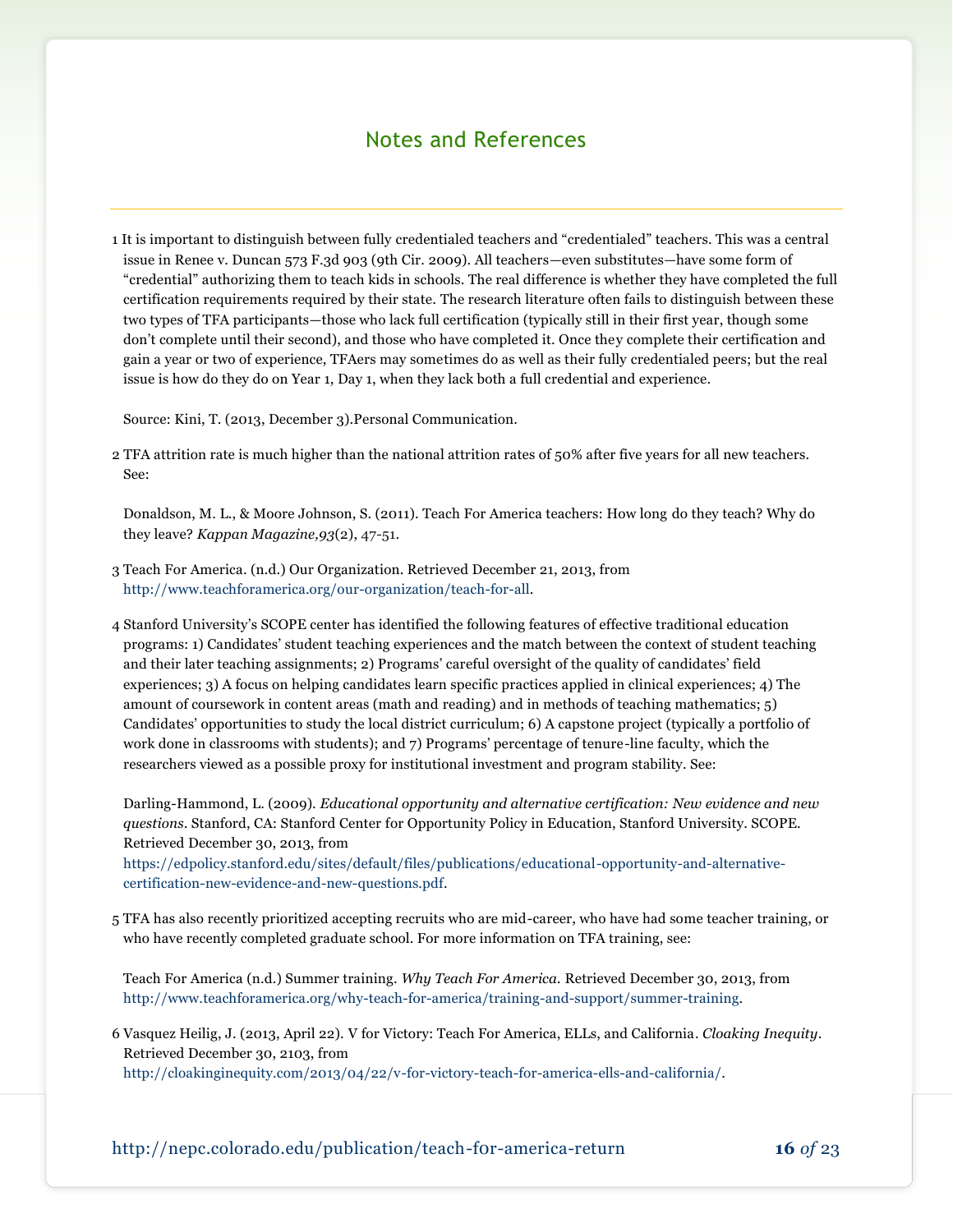- 7 Hopkins, M., & Heineke, A. J. (2013). Teach For America and English language learners: Shortcomings of the organization's training model. *Critical Education, 4*(12), 18-36. Retrieved December 20, 2013, from [http://ojs.library.ubc.ca/index.php/criticaled/article/view/183908.](http://ojs.library.ubc.ca/index.php/criticaled/article/view/183908)
- 8 Teach For America. (n.d.) Teacher certification. *Why Teach For America*. Retrieved December 30, 2013, from [http://www.teachforamerica.org/why-teach-for-america/training-and-support/teacher-certification.](http://www.teachforamerica.org/why-teach-for-america/training-and-support/teacher-certification)
- 9 Igeno, L. (2013, July 2). Saying no to Teach For America. *Inside Higher Ed*. Retrieved December 30, 2013, from [http://www.insidehighered.com/news/2013/07/02/university-minnesota-graduate-students-protest-possible](http://www.insidehighered.com/news/2013/07/02/university-minnesota-graduate-students-protest-possible-deal-teach-america)[deal-teach-america.](http://www.insidehighered.com/news/2013/07/02/university-minnesota-graduate-students-protest-possible-deal-teach-america)
- 10 Shoultz, K. ( 2010, February 10). Donation spurs ASU-Teach For America partnership. *State Press*. Retrieved December 30, 2013, from [http://www.statepress.com/archive/node/10562.](http://www.statepress.com/archive/node/10562)

11 Vasquez Heilig, J. (2013, October 27). Do you think TFA is a special interest?: "Get up, Stand Up." *Cloaking Inequity*. Retrieved December 30, 2103, from [http://cloakinginequity.com/2013/10/27/do-you-think-tfa-is-a-special-interest-get-up-stand-up/.](http://cloakinginequity.com/2013/10/27/do-you-think-tfa-is-a-special-interest-get-up-stand-up/)

- 12 Teach For America (n.d.). Program Overview. *Capitol Hill Fellows Program*. Retrieved December 30, 2013, from [http://www.cvent.com/events/capitol-hill-fellows-program/event-summary](http://www.cvent.com/events/capitol-hill-fellows-program/event-summary-c19d1f4f17234a1c90127278aa97d3d5.aspx)[c19d1f4f17234a1c90127278aa97d3d5.aspx.](http://www.cvent.com/events/capitol-hill-fellows-program/event-summary-c19d1f4f17234a1c90127278aa97d3d5.aspx)
- 13 Russo, A. (2012). *Left out of No Child Left Behind: Teach For America's outsized influence on alternative certification*. Washington, DC: American Enterprise Institute. Retrieved November 27, 2012, from [http://www.aei.org/files/2012/10/10/-left-out-of-no-child-left-behind-teach-for-americas-outsized-influence](http://www.aei.org/files/2012/10/10/-left-out-of-no-child-left-behind-teach-for-americas-outsized-influence-on-alternative-certification_145912598416.pdf)[on-alternative-certification\\_145912598416.pdf.](http://www.aei.org/files/2012/10/10/-left-out-of-no-child-left-behind-teach-for-americas-outsized-influence-on-alternative-certification_145912598416.pdf)
- 14 Teach For America (n.d.) FAQ. Retrieved December 30, 2013, from [http://www.teachforamerica.org/our-organization/faq.](http://www.teachforamerica.org/our-organization/faq)
- 15 Vasquez Heilig, J. (2013, January 18). The Teat: Half billion for Teach (Temp) For America. *Cloaking Inequity*. Retrieved December 30, 2103, from [http://cloakinginequity.com/2013/01/18/the-teat-half-billion-for-teach-temp-for-america/.](http://cloakinginequity.com/2013/01/18/the-teat-half-billion-for-teach-temp-for-america/)
- 16 Teach For America. (n.d.) Assistance with pre-existing loans. *Why Teach For America*. Retrieved December 30, 2013, from [http://www.teachforamerica.org/why-teach-for-america/compensation-and-benefits/assistance-pre-](http://www.teachforamerica.org/why-teach-for-america/compensation-and-benefits/assistance-pre-existing-loans)

[existing-loans.](http://www.teachforamerica.org/why-teach-for-america/compensation-and-benefits/assistance-pre-existing-loans)

- 17 Jazzman, J. (2013, June). Who will live in Newark's teachers village? TFAers. *Jersey Jazzman*. Retrieved December 30, 2103, from [http://jerseyjazzman.blogspot.com/2013/06/who-will-live-in-newarks-teachers.html.](http://jerseyjazzman.blogspot.com/2013/06/who-will-live-in-newarks-teachers.html)
- 18 Vasquez Heilig, J. (2013, March 5). Battle for California: TFA civil war, ELLs, and teacher quality. *Cloaking Inequity*. Retrieved December 30, 2103 from [http://cloakinginequity.com/2013/03/05/battle-for-california-tfa-civil-war-ells-and-teacher-quality/.](http://cloakinginequity.com/2013/03/05/battle-for-california-tfa-civil-war-ells-and-teacher-quality/)
- 19 Vasquez Heilig, J. (2012, August 30). A glorified temp agency. *The New York Times* Online. Retrieved December 30, 2013, from

[http://www.nytimes.com/roomfordebate/2012/08/30/is-teach-for-america-working/teach-for-america-is-a](http://www.nytimes.com/roomfordebate/2012/08/30/is-teach-for-america-working/teach-for-america-is-a-glorified-temp-agency)[glorified-temp-agency.](http://www.nytimes.com/roomfordebate/2012/08/30/is-teach-for-america-working/teach-for-america-is-a-glorified-temp-agency)

http://nepc.colorado.edu/publication/teach-f0r-america-return **17** *of* 23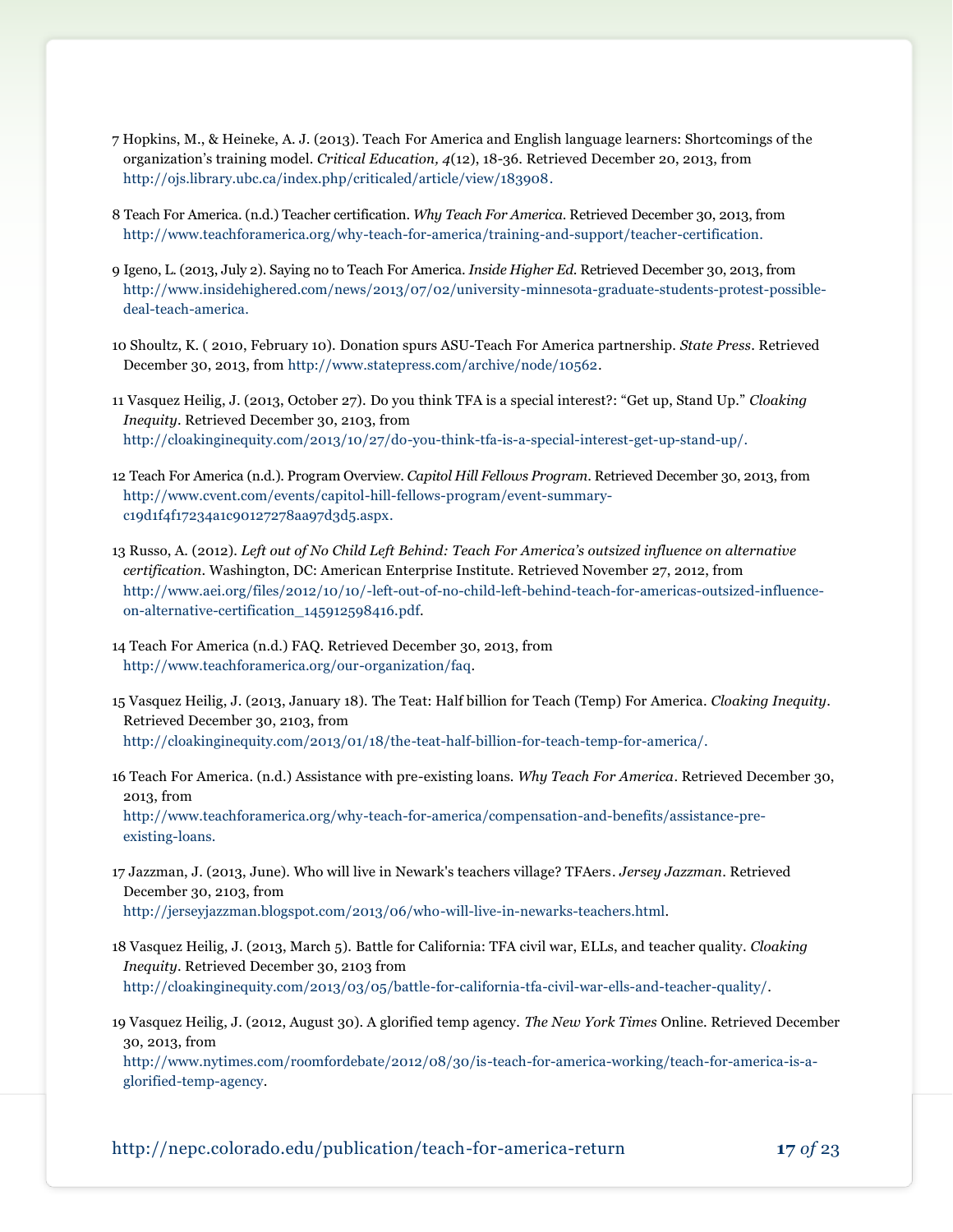- 20 Lind, E. (2013, February 13). Rethink TFA. *The Harvard Crimson.* Retrieved December 30, 2013, from [http://www.thecrimson.com/article/2013/2/11/rethinking-teach-for-america/.](http://www.thecrimson.com/article/2013/2/11/rethinking-teach-for-america/)
- 21 Zuckerman, M. (2013, December 18). Is Teach For America good for America? *The Harvard Magazine*, Retrieved December 30, 2013, from [http://harvardmagazine.com/2013/12/is-teach-for-america-good-for-america.](http://harvardmagazine.com/2013/12/is-teach-for-america-good-for-america)
- 22 Blanchard, O. (2013, September 23). I quit Teach For America (web-only article). *The Atlantic*. Retrieved ;December 30, 2013, from [http://www.theatlantic.com/education/archive/2013/09/i-quit-teach-for-america/279724/.](http://www.theatlantic.com/education/archive/2013/09/i-quit-teach-for-america/279724/)
- 23 Rubenstein, G. (2013, December 2). My first year re-evaluated. *Teach For Us*. Retrieved December 30, 2103, from [http://garyrubinstein.teachforus.org/2013/12/02/my-first-year-re-evaluated/.](http://garyrubinstein.teachforus.org/2013/12/02/my-first-year-re-evaluated/)
- 24 To locate relevant research literature, we searched the Education Resources Information Center (ERIC) for all peer-reviewed studies linked to the keyword "Teach For America."
- 25 Xu, Z., Hannaway, J., & Taylor, C. (2011). Making a difference? The effects of Teach For America in high school. *Journal of Policy Analysis and Management, 30*(3), 447-469.
- 26 The 2013 Mathematica TFA study was funded by \$11 million taxpayer dollars from IES Grant *ED-04-CO-0112/0009.* See*:*

National Center for Education Evaluation and Regional Assistance (NCEE) (n.d.). Contracts and Grants Awarded in Fiscal Years 2011 and 2012. Retrieved December 30. 2013, from <http://ies.ed.gov/pdf/NCEEFY20112012.pdf>*.*

- 27 Teach For America. (2010). Our history. *Our Organization.* Retrieved April 20, 2010, from [http://www.teachforamerica.org/about/our\\_history.htm.](http://www.teachforamerica.org/about/our_history.htm)
- 28 Hawaii was inadvertently excluded in the 2010 NEPC TFA report. We use the N from 2006 as an estimate.
- 29 Despite its small size, TFA has about 28,000 alumni and a relatively large influence on policy, given that it comprises just a tiny portion of the nation's teachers.
- 30 10,000/3,500,000
- 31 These states are also the most populous states in the US.
- 32 Kopp, W. (2009). Building the movement to end educational inequity. *Education Digest: Essential Readings Condensed for Quick Review, 74*(7), 10-13.
- 33 We applaud such studies, as improvements in student learning via educational policy must happen through understanding and improving the features of how we train, recruit, and retain teachers, rather than through vague comparison of teacher pathways that often find only small differences in outcomes by pathway and ultimately shed very little light on best practices. Moreover, finding an appropriate comparison group is extremely challenging, given the self-selection that happens as students decide on their route to teaching. For example, see:

Donaldson, M. L. & Moore Johnson, S. (2010). The price of misassignment: The role of teaching assignments in Teach For America teachers' exit from low-income schools and the teaching profession. *Educational Evaluation and Policy Analysis, 32*(2), 299-323;

http://nepc.colorado.edu/publication/teach-f0r-america-return **18** *of* 23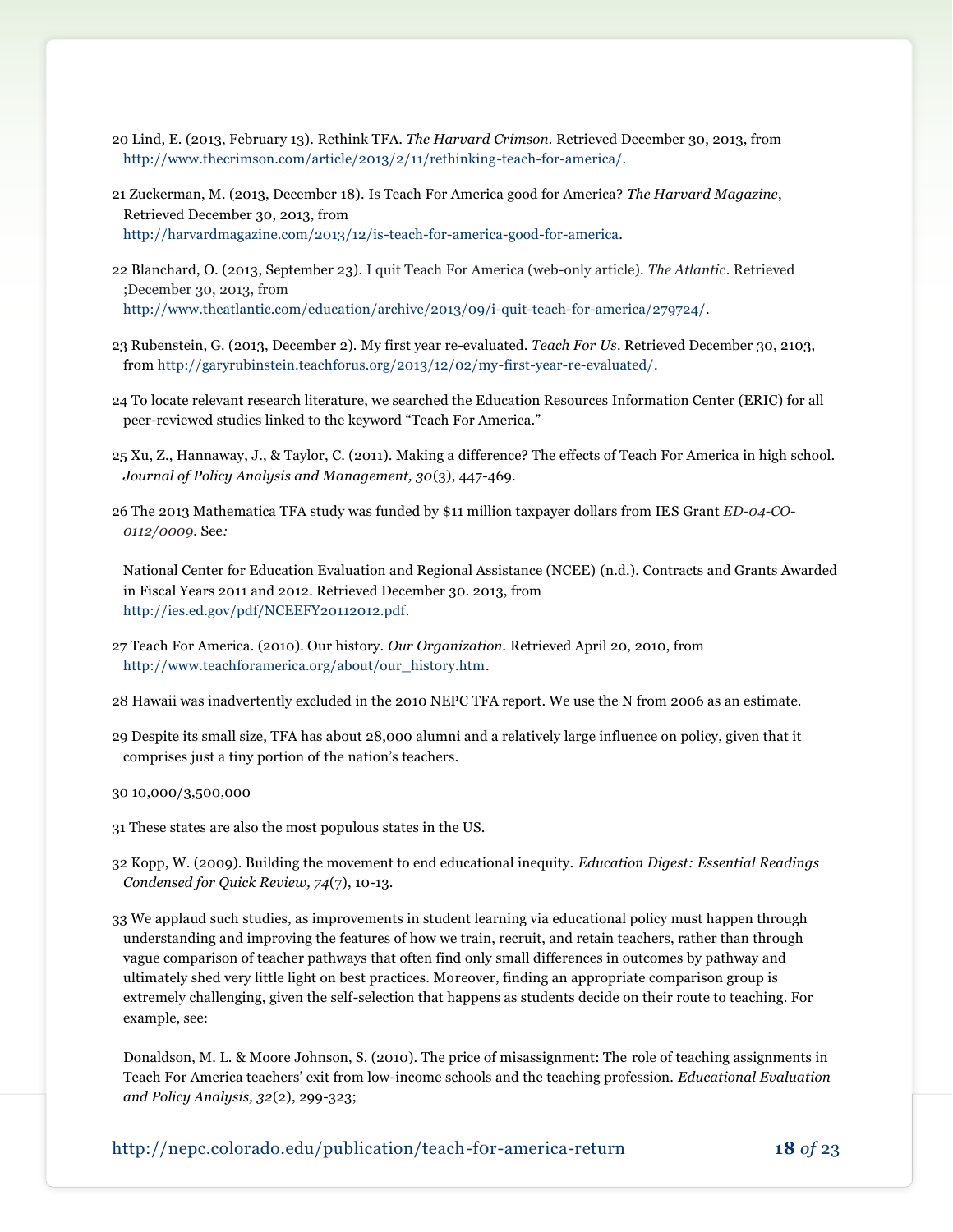Téllez, K. (2011). A case study of a career in education that began with "Teach For America". *Teaching Education*, *22*(1), 15-38;

Gabriel, R. (2011). A practice-based theory of professional education: Teach For America's professional development model. *Urban Education, 46*(5), 975-986;

Maier, A. (2012). Doing good and doing well: Credentialism and Teach For America. *Journal of Teacher Education, 63*(1), 10-22;

Lahann, R. & Mitescu Reagan, E. (2011, Winter). Teach For America and the politics of progressive neoliberalism. *Teacher Education Quarterly, 38* (1), 7-27.

34 Xu, Z., Hannaway, J., & Taylor, C. (2011). Making a difference? The effects of Teach For America in high school. *Journal of Policy Analysis and Management, 30*(3), 447-469.

35 Xu, Z., Hannaway, J., & Taylor, C. (2011). Making a difference? The effects of Teach For America in high school. *Journal of Policy Analysis and Management, 30*(3), 447-469.

- 36 Teach For America. (2010). Research. *Our Organization.* Retrieved June 2, 2010, from [http://www.teachforamerica.org/our-organization/research.](http://www.teachforamerica.org/our-organization/research)
- 37 It is not known how likely it would be that a student's proctor was their teacher.
- 38 What Works Clearinghouse (2008). WWC quick review of the report "Making a difference? The effects of Teach For America in high school." Washington, DC: Institute of Education Sciences, U.S. Department of Education, 1.
- 39 National Center for Education Evaluation and Regional Assistance (NCEE) (n.d.). IES Grant ED-04-CO-0112/0009. *Contracts and Grants Awarded in Fiscal Years 2011 and 2012.* Washington, DC: Institute of Education Sciences, U.S. Department of Education, 4. Retrieved December 30. 2013, from [http://ies.ed.gov/pdf/NCEEFY20112012.pdf.](http://ies.ed.gov/pdf/NCEEFY20112012.pdf)
- 40 Sawchuck, S. (2013 September 11 [online], September 18 [print]). TFA teachers shown to boost secondary math learning. *Education Week, 33* (4), 1, 14*.* Retrieved December 30, 2013, from [http://www.edweek.org/ew/articles/2013/09/11/04alternatives.h33.html.](http://www.edweek.org/ew/articles/2013/09/11/04alternatives.h33.html)
- 41 As far as we are aware, none of the publicly available studies commissioned and paid for by TFA have utilized random assignment of student or teachers.
- 42 Maul, A. & McClelland, A. (2013). *Review of "National Charter School Study 2013."* Boulder, CO: National Education Policy Center, 7. Retrieved December 30, 2013, from [http://nepc.colorado.edu/thinktank/review-credo-2013/.](http://nepc.colorado.edu/thinktank/review-credo-2013/)
- 43 Camilli, G., Vargas, S., Ryan, S. & Barnett, W.S. (2010). A meta-analysis of the effects of early education interventions on cognitive development. *Teachers College Record*, *112* (3), 579-620.
- 44 Vasquez Heilig, J. (2013, September 12). New Mathematica TFA study is irrational exuberance. *Cloaking Inequity*. Retrieved December 30, 2103, from [http://cloakinginequity.com/2013/09/12/new-mathematica-tfa-study-is-irrational-exuberance/.](http://cloakinginequity.com/2013/09/12/new-mathematica-tfa-study-is-irrational-exuberance/)
- 45 Teach For America (n.d.) FAQ. Retrieved December 30, 2013, from [http://www.teachforamerica.org/our-organization/faq.](http://www.teachforamerica.org/our-organization/faq)

http://nepc.colorado.edu/publication/teach-f0r-america-return **19** *of* 23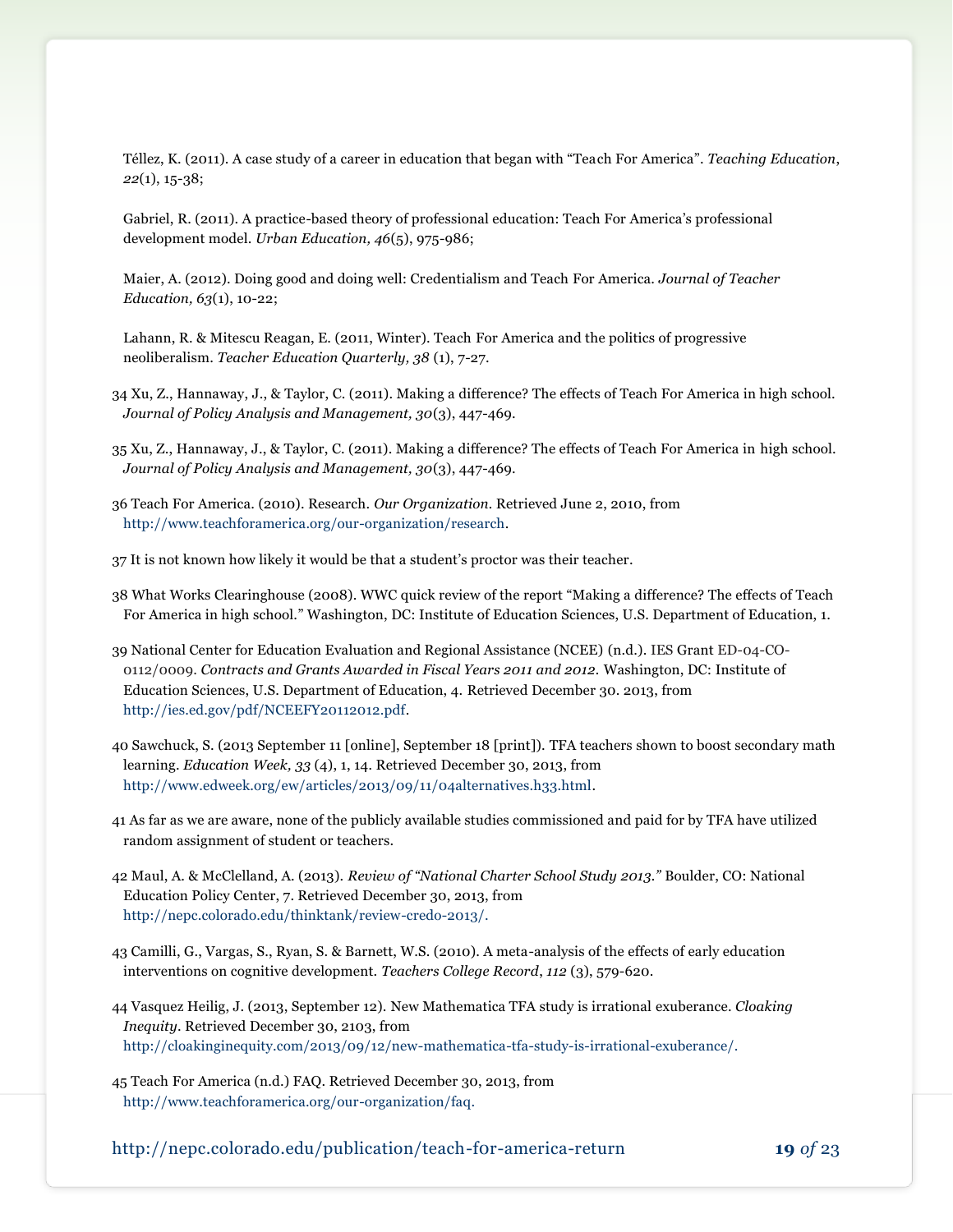- 46 Fong, J. (2013, October 11). About that professor who refuses to write TFA recommendations. *Fongalong*. Retrieved December 30, 2103 from [http://fongalong.com/2013/10/11/about-that-professor-who-refuses-to-write-tfa-recommendations/.](http://fongalong.com/2013/10/11/about-that-professor-who-refuses-to-write-tfa-recommendations/)
- 47 Vasquez Heilig, J. (2013, September 23). "Does Not Compute": Teach For America Mathematica study is deceptive?. *Cloaking Inequity*. Retrieved December 30, 2103 from [http://cloakinginequity.com/2013/09/23/does-not-compute-teach-for-america-mathematica-study-is](http://cloakinginequity.com/2013/09/23/does-not-compute-teach-for-america-mathematica-study-is-deceptive/)[deceptive/.](http://cloakinginequity.com/2013/09/23/does-not-compute-teach-for-america-mathematica-study-is-deceptive/)
- 48 Vasquez Heilig, J. & Jez, S. (2010). *Teach For America: A review of the evidence*. Boulder, CO: National Education Policy Center, University of Colorado. Retrieved December 30, 2013, from [http://nepc.colorado.edu/publication/teach-for-america.](http://nepc.colorado.edu/publication/teach-for-america)
- 49 Miner, B. (2010, Spring). Looking past the spin: Teach For America. *Rethinking Schools, 24* (3). Retrieved January 6, 2014, from [http://www.rethinkingschools.org/archive/24\\_03/24\\_03\\_TFA.shtml.](http://www.rethinkingschools.org/archive/24_03/24_03_TFA.shtml)
- 50 The TFA attrition rate is much higher than the national attrition rates of 50% after five years for all new teachers. See:

Donaldson, M. L. & Moore Johnson, S. (2011). Teach For America teachers: How long do they teach? Why do they leave? *Kappan Magazine,93*(2), 47-51.

- 51 Donaldson, M. L, & Moore Johnson, S. (2011). Teach For America teachers: How long do they teach? Why do they leave? *Kappan Magazine,93*(2), 47-51.
- 52 Miner, B. (2010, Spring). Looking past the spin: Teach For America. *Rethinking Schools, 24* (3). Retrieved January 6, 2014, from [http://www.rethinkingschools.org/archive/24\\_03/24\\_03\\_TFA.shtml.](http://www.rethinkingschools.org/archive/24_03/24_03_TFA.shtml)
- 53 Aswell, T. (2013, March 5). Teach For America solicits donations, public funds, finder fees while amassing \$1 billion fortune, tax records show. *Louisiana Voice*. Retrieved December 30, 2013, from [http://louisianavoice.com/2013/03/05/teach-for-america-solicits-donations-public-funds-finder-fees](http://louisianavoice.com/2013/03/05/teach-for-america-solicits-donations-public-funds-finder-fees-while-amassing-1-billion-fortune-tax-records-show/)[while-amassing-1-billion-fortune-tax-records-show/.](http://louisianavoice.com/2013/03/05/teach-for-america-solicits-donations-public-funds-finder-fees-while-amassing-1-billion-fortune-tax-records-show/)
- 54 Aswell, T. (2013, March 5). Teach For America solicits donations, public funds, finder fees while amassing \$1 billion fortune, tax records show. *Louisiana Voice*. Retrieved December 30, 2013, from [http://louisianavoice.com/2013/03/05/teach-for-america-solicits-donations-public-funds-finder-fees](http://louisianavoice.com/2013/03/05/teach-for-america-solicits-donations-public-funds-finder-fees-while-amassing-1-billion-fortune-tax-records-show/)[while-amassing-1-billion-fortune-tax-records-show/.](http://louisianavoice.com/2013/03/05/teach-for-america-solicits-donations-public-funds-finder-fees-while-amassing-1-billion-fortune-tax-records-show/)
- 55 Aswell, T. (2013, March 5). Teach For America solicits donations, public funds, finder fees while amassing \$1 billion fortune, tax records show. *Louisiana Voice*. Retrieved December 30, 2013, from [http://louisianavoice.com/2013/03/05/teach-for-america-solicits-donations-public-funds-finder-fees](http://louisianavoice.com/2013/03/05/teach-for-america-solicits-donations-public-funds-finder-fees-while-amassing-1-billion-fortune-tax-records-show/)[while-amassing-1-billion-fortune-tax-records-show/.](http://louisianavoice.com/2013/03/05/teach-for-america-solicits-donations-public-funds-finder-fees-while-amassing-1-billion-fortune-tax-records-show/)
- 56 Ryan, C. (2013, June 1). Teach For America money clears Senate, but prospects in Assembly uncertain. *Las Vegas Sun.* Retrieved December 30, 2013, from [http://www.lasvegassun.com/news/2013/jun/01/teach-america-money-clears-senate-prospects-assemb/.](http://www.lasvegassun.com/news/2013/jun/01/teach-america-money-clears-senate-prospects-assemb/)
- 57 Strauss, V. (2013, May 25). Why Minnesota governor vetoed Teach For America funding. *Washington Post Online*. Retrieved December 30, 2013, from

[http://www.washingtonpost.com/blogs/answer-sheet/wp/2013/05/25/why-minnesota-governor-vetoed](http://www.washingtonpost.com/blogs/answer-sheet/wp/2013/05/25/why-minnesota-governor-vetoed-teach-for-america-funding/)[teach-for-america-funding/.](http://www.washingtonpost.com/blogs/answer-sheet/wp/2013/05/25/why-minnesota-governor-vetoed-teach-for-america-funding/)

http://nepc.colorado.edu/publication/teach-f0r-america-return **20** *of* 23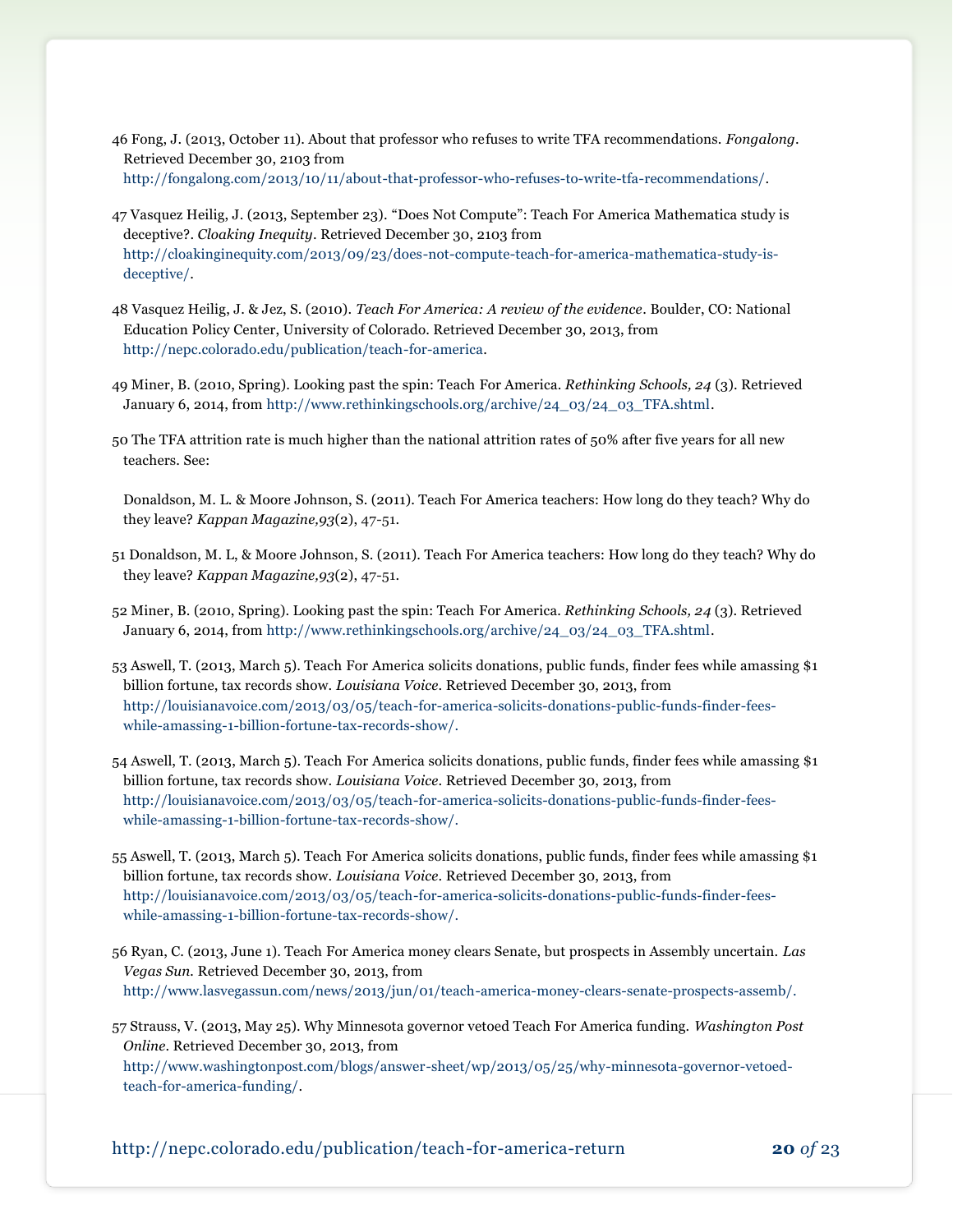58 Simon, S. (2013, October 21). Teach For America rises as political powerhouse. *Politico ProEducation.* Retrieved December 30, 2013, from [http://www.politico.com/story/2013/10/teach-for-america-rises-as-political-powerhouse-98586.html.](http://www.politico.com/story/2013/10/teach-for-america-rises-as-political-powerhouse-98586.html)

59 Blanchard, O. (2013, September 23). I quit Teach For America (web-only article). *The Atlantic*. Retrieved December 30, 2013, from [http://www.theatlantic.com/education/archive/2013/09/i-quit-teach-for-america/279724/.](http://www.theatlantic.com/education/archive/2013/09/i-quit-teach-for-america/279724/)

60 Vasquez Heilig, J. (2013, January 18). The Teat: Half billion for Teach (Temp) For America. *Cloaking Inequity*. Retrieved December 30, 2103, from

[http://cloakinginequity.com/2013/01/18/the-teat-half-billion-for-teach-temp-for-america/.](http://cloakinginequity.com/2013/01/18/the-teat-half-billion-for-teach-temp-for-america/)

61 Notes to Table 4:

For "TFA overhead" (column 1, row 2), \$5,000 per year for two years is \$10,000. Multiply \$10,000 and 100 teachers.

Donaldson and Moore Johnson (2011) reported 28% retention for TFA and 50% Non-TFA new teachers after five years. That means that after five years we estimate there will be 28 TFA teachers and 50 non-TFA new teachers.

For "Salary and Attrition Costs" (column 1, row 3), we multiply 72 leaver TFA teachers by \$15,000. For non-TFA teachers we multiply the 50 teacher leavers by \$15,000.

For "PD, Mentoring and Education" (column 2, row 4), we multiply 72 leaver TFA teachers by \$28,000. For non-TFA teachers, we multiply the 50 teacher leavers by \$28,000.

See:

Donaldson, M. L., & Moore Johnson, S. (2011). Teach For America teachers: How long do they teach? Why do they leave? Kappan Magazine,93(2), 47-51.

62 Dividing TFA's income reported in its 2011 annual report by the number of corps members.

63 The yearly fee paid to TFA varies by district. For example, in Houston, each TFA teacher costs the district \$2,000 annually in finder's fees, while in Dallas and San Antonio the cost is \$3,000 per teacher annually .

64 Some critics have argued that TFA spends lavishly. For example, the *Louisiana Voice* reported that TFA federal tax returns show the salary of former CEO Wendy Kopp was nearly \$400,000—about the same as the U.S. President. Additionally, the 15 support staff in the inner circle that surrounded the CEO drew nearly \$3.5 million in salary and an average salary of \$233,000—more than the U.S. President's 15 cabinet members, who averaged \$199,700 in 2011 See:

Aswell, T. (2013, March 5). Teach For America solicits donations, public funds, finder fees while amassing \$1 billion fortune, tax records show. *Louisiana Voice*. Retrieved December 30, 2013, from [http://louisianavoice.com/2013/03/05/teach-for-america-solicits-donations-public-funds-finder-fees](http://louisianavoice.com/2013/03/05/teach-for-america-solicits-donations-public-funds-finder-fees-while-amassing-1-billion-fortune-tax-records-show/)[while-amassing-1-billion-fortune-tax-records-show/;](http://louisianavoice.com/2013/03/05/teach-for-america-solicits-donations-public-funds-finder-fees-while-amassing-1-billion-fortune-tax-records-show/)

CNN (2013, April 9). Obama Cabinet: Who's taking a pay cut? *KSAT.* Retrieved December 30, 2013, from [http://www.ksat.com/news/politics/Obama-Cabinet-Who-s-taking-a-pay-cut/-/2567674/19646716/-](http://www.ksat.com/news/politics/Obama-Cabinet-Who-s-taking-a-pay-cut/-/2567674/19646716/-/wcovhs/-/index.html) [/wcovhs/-/index.html.](http://www.ksat.com/news/politics/Obama-Cabinet-Who-s-taking-a-pay-cut/-/2567674/19646716/-/wcovhs/-/index.html)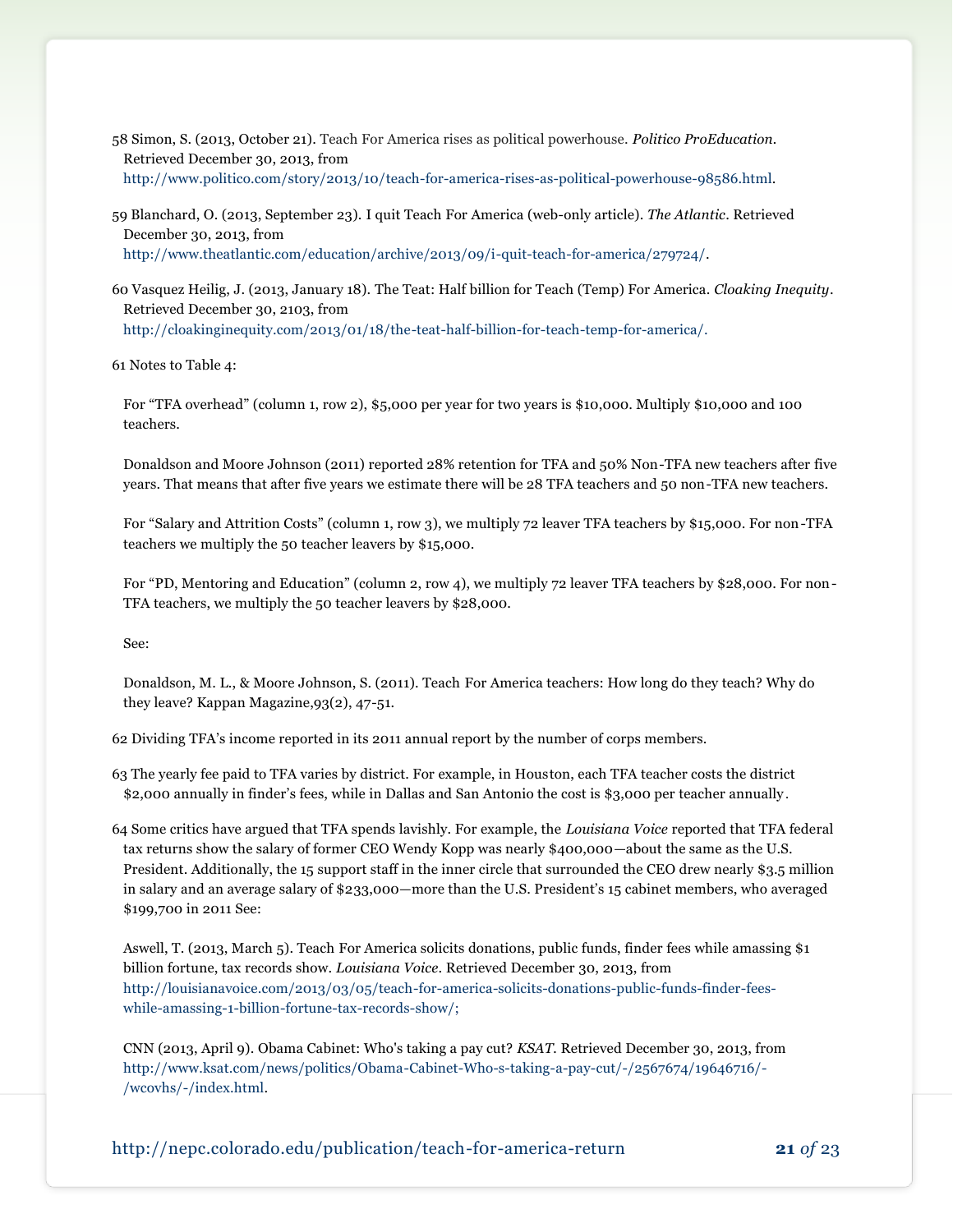65 Barnes, G., Crowe, E., & Schaefer, B. (2007). *The cost of teacher turnover in five school districts: A pilot study*. New York: National Commission on Teaching and America's Future; 97.

66 The total per-pupil costs of preparation programs from federal, state, and local (tuition) sources typically average from \$20,000 to \$40,000 annually; costs for beginning teacher mentors average \$5,000 per candidate annually; and costs for teacher professional development average between \$3,000 and \$7,000 per teacher annually, not counting the cost of teacher time. See:

Vasquez Heilig, J., Cole, H. & Springel, M. (2011). Alternative certification and Teach For America: The search for high-quality teachers. *Kansas Journal of Law and Public Policy, 20*(3), 388-412;

Guin, K. (2004, August). Chronic teacher turnover in urban elementary schools. *Education Policy Analysis Archives, 12* (42); 1, 3; (noting the cost of teachers leaving could be as high as 150% of the teacher's salary);

Watlington, E., Shockley, R., Guglielmino, P., & Felsher, R. (2010, Summer). The high cost of leaving: An analysis of the cost of teacher turnover. *Journal of Education Finance, 36* (1), 22-37; 26;

Milanowski, A.T. & Odden, A.R. (2007). *A new approach to the cost of teacher turnover* (Working Paper No. 13). Seattle: Center on Reinventing Public Education, 3.

67 Subtract \$2,150,000 from \$8,194,000.

68 We piloted the public information template by submitting our first version to the three of the largest urban districts in Texas (Houston, Dallas, and San Antonio). We discovered that some districts were cooperative while others were not. One district even took three months to respond to our request for public information—which violates Texas statue. The same district also tried to charge several thousand dollars for information while the other two districts provided the same information free of charge. Be sure to request cost quotes up front and refer to your local statue and attorneys for workarounds if you encounter a resistant district. See:

Vasquez Heilig, J. (2013, December 4). Sneak Preview: How citizens can hold Teach For America accountable. *Cloaking Inequity*. Retrieved December 30, 2103, from [http://cloakinginequity.com/2013/12/04/sneak-preview-how-citizens-can-hold-teach-for-america](http://cloakinginequity.com/2013/12/04/sneak-preview-how-citizens-can-hold-teach-for-america-accountable/)[accountable/.](http://cloakinginequity.com/2013/12/04/sneak-preview-how-citizens-can-hold-teach-for-america-accountable/)

- 69 U.S. Census Bureau (2012). Table 260. Public school employment: 1990 and 2008. *Statistical Abstract of the United States: 2012*. Washington, DC: Author, 168. Retrieved December 30, 2103 from [http://www.census.gov/compendia/statab/2012/tables/12s0260.pdf.](http://www.census.gov/compendia/statab/2012/tables/12s0260.pdf)
- 70 Darling-Hammond, L. (2010). *The Flat World and Education: How America's Commitment to Equity Will Determine Our Future.* New York, NY: Teachers College Press.
- 71 Teach For America. (2010). Teach For America fields largest teacher corps in its 20-year history (press release). Retrieved June 2, 2010, 2010, from [http://www.teachforamerica.org/newsroom/documents/20100524\\_](http://www.teachforamerica.org/newsroom/documents/20100524_Teach.For.America.Fields.Largest.Teacher.Corps.In.Its.20.Year.History.htm) [Teach.For.America.Fields.Largest.Teacher.Corps.In.Its.20.Year.History.htm.](http://www.teachforamerica.org/newsroom/documents/20100524_Teach.For.America.Fields.Largest.Teacher.Corps.In.Its.20.Year.History.htm)
- 72 Ronfeldt, M., Loeb, S., & Wyckoff, J. (2011). *How teacher turnover harms student achievement*. Cambridge, MA: National Bureau of Economic Research. Retrieved December, 30 2013, from [http://www.nber.org/papers/w17176.pdf.](http://www.nber.org/papers/w17176.pdf)